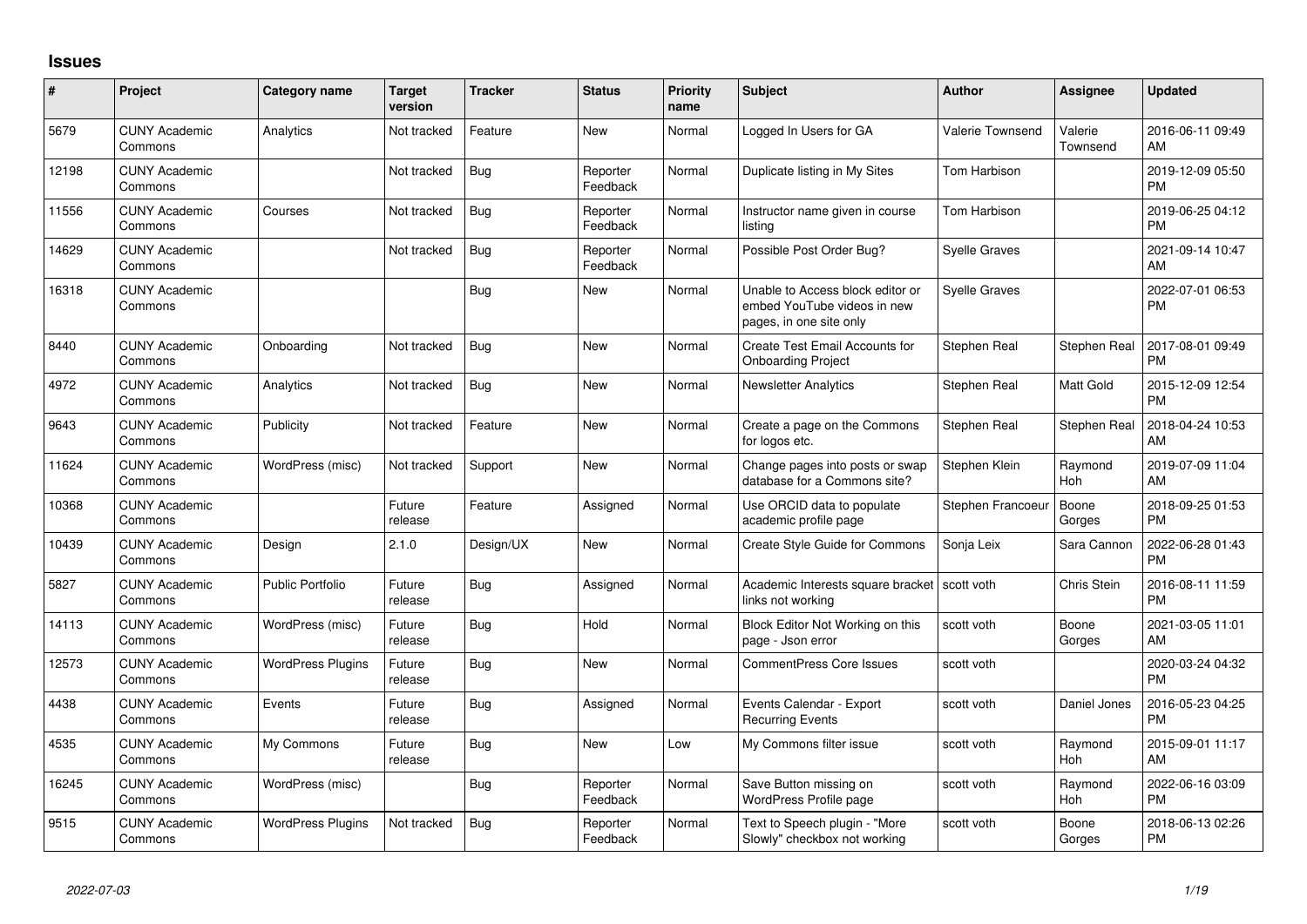| #     | Project                         | Category name            | <b>Target</b><br>version | <b>Tracker</b> | <b>Status</b>        | <b>Priority</b><br>name | Subject                                                                              | Author     | <b>Assignee</b>    | <b>Updated</b>                |
|-------|---------------------------------|--------------------------|--------------------------|----------------|----------------------|-------------------------|--------------------------------------------------------------------------------------|------------|--------------------|-------------------------------|
| 10226 | <b>CUNY Academic</b><br>Commons | Courses                  | Future<br>release        | Feature        | <b>New</b>           | Normal                  | Add "My Courses" to drop down<br>list                                                | scott voth | Boone<br>Gorges    | 2021-11-19 12:42<br><b>PM</b> |
| 14394 | <b>CUNY Academic</b><br>Commons |                          | Not tracked              | Feature        | New                  | Normal                  | Commons News Site - redesign                                                         | scott voth | scott voth         | 2021-09-14 10:46<br>AM        |
| 11860 | <b>CUNY Academic</b><br>Commons | Registration             | Future<br>release        | Feature        | <b>New</b>           | Normal                  | <b>Ensure Students Are Aware They</b><br>Can Use Aliases At Registration             | scott voth |                    | 2019-09-24 08:46<br>AM        |
| 11531 | <b>CUNY Academic</b><br>Commons | Events                   | Future<br>release        | Feature        | <b>New</b>           | Normal                  | Main Events calendar should<br>include non-public events that<br>user has access to  | scott voth | Boone<br>Gorges    | 2019-06-11 10:00<br>AM        |
| 10354 | <b>CUNY Academic</b><br>Commons | <b>Public Portfolio</b>  | Future<br>release        | Feature        | <b>New</b>           | Normal                  | Opt out of Having a Profile Page                                                     | scott voth | Chris Stein        | 2020-05-12 10:43<br>AM        |
| 519   | <b>CUNY Academic</b><br>Commons | <b>BuddyPress Docs</b>   | Future<br>release        | Feature        | Assigned             | Low                     | TOC for individual docs - for new<br>BP "wiki-like" plugin                           | scott voth | Boone<br>Gorges    | 2015-11-09 05:54<br><b>PM</b> |
| 3492  | <b>CUNY Academic</b><br>Commons | <b>WordPress Themes</b>  | Future<br>release        | Support        | Assigned             | Normal                  | Add CBOX theme to the<br>Commons                                                     | scott voth | Raymond<br>Hoh     | 2014-10-08 05:55<br><b>PM</b> |
| 14994 | <b>CUNY Academic</b><br>Commons | cdev.gc.cuny.edu         | Not tracked              | Support        | In Progress          | Normal                  | Clear Cache on CDEV                                                                  | scott voth | Raymond<br>Hoh     | 2021-12-07 03:51<br><b>PM</b> |
| 10982 | <b>CUNY Academic</b><br>Commons | Domain Mapping           | Not tracked              | Support        | Reporter<br>Feedback | Normal                  | <b>CNAME</b> question                                                                | scott voth |                    | 2019-01-22 04:29<br><b>PM</b> |
| 13946 | <b>CUNY Academic</b><br>Commons | <b>WordPress Plugins</b> | 2.1.0                    | Support        | Assigned             | Normal                  | Custom Embed handler For<br>OneDrive files                                           | scott voth | Raymond<br>Hoh     | 2022-05-26 10:46<br>AM        |
| 11386 | <b>CUNY Academic</b><br>Commons | WordPress - Media        | Not tracked              | Support        | Reporter<br>Feedback | Normal                  | disappearing images                                                                  | scott voth | Boone<br>Gorges    | 2019-05-14 10:32<br>AM        |
| 11493 | <b>CUNY Academic</b><br>Commons | Domain Mapping           | Not tracked              | Support        | Reporter<br>Feedback | Normal                  | Domain Mapping Request - Talia<br>Schaffer                                           | scott voth | Matt Gold          | 2019-08-06 08:39<br>AM        |
| 10839 | <b>CUNY Academic</b><br>Commons | About page               | Not tracked              | Support        | New                  | Normal                  | <b>Mission Statement Needs</b><br>Revision                                           | scott voth | Matt Gold          | 2018-12-26 10:58<br>AM        |
| 11788 | <b>CUNY Academic</b><br>Commons | <b>WordPress Plugins</b> | Future<br>release        | Support        | Reporter<br>Feedback | Normal                  | Plugin Request - Browse Aloud                                                        | scott voth |                    | 2019-09-24 08:42<br>AM        |
| 11496 | <b>CUNY Academic</b><br>Commons | <b>Public Portfolio</b>  | 1.15.2                   | Support        | New                  | Normal                  | Replace Twitter Icon on Member<br>Portfolio page                                     | scott voth | Boone<br>Gorges    | 2019-06-06 01:03<br><b>PM</b> |
| 12247 | <b>CUNY Academic</b><br>Commons | Publicity                | Not tracked              | Support        | <b>New</b>           | Normal                  | <b>Screenshot of First Commons</b><br>Homepage                                       | scott voth | scott voth         | 2020-01-14 12:08<br><b>PM</b> |
| 15767 | <b>CUNY Academic</b><br>Commons | WordPress (misc)         |                          | Support        | New                  | Normal                  | Site loading slowly                                                                  | scott voth | Boone<br>Gorges    | 2022-04-04 08:56<br><b>PM</b> |
| 12392 | <b>CUNY Academic</b><br>Commons | Help/Codex               | Not tracked              | Documentation  | New                  | Normal                  | Updates to Common Commons<br>Questions on Help Page                                  | scott voth | Margaret<br>Galvan | 2020-02-11 10:53<br>AM        |
| 11393 | <b>CUNY Academic</b><br>Commons |                          | Not tracked              | Publicity      | New                  | Normal                  | After 1.15 release, ceate a hero<br>slide and post about adding a site<br>to a group | scott voth | Patrick<br>Sweeney | 2019-05-14 10:32<br>AM        |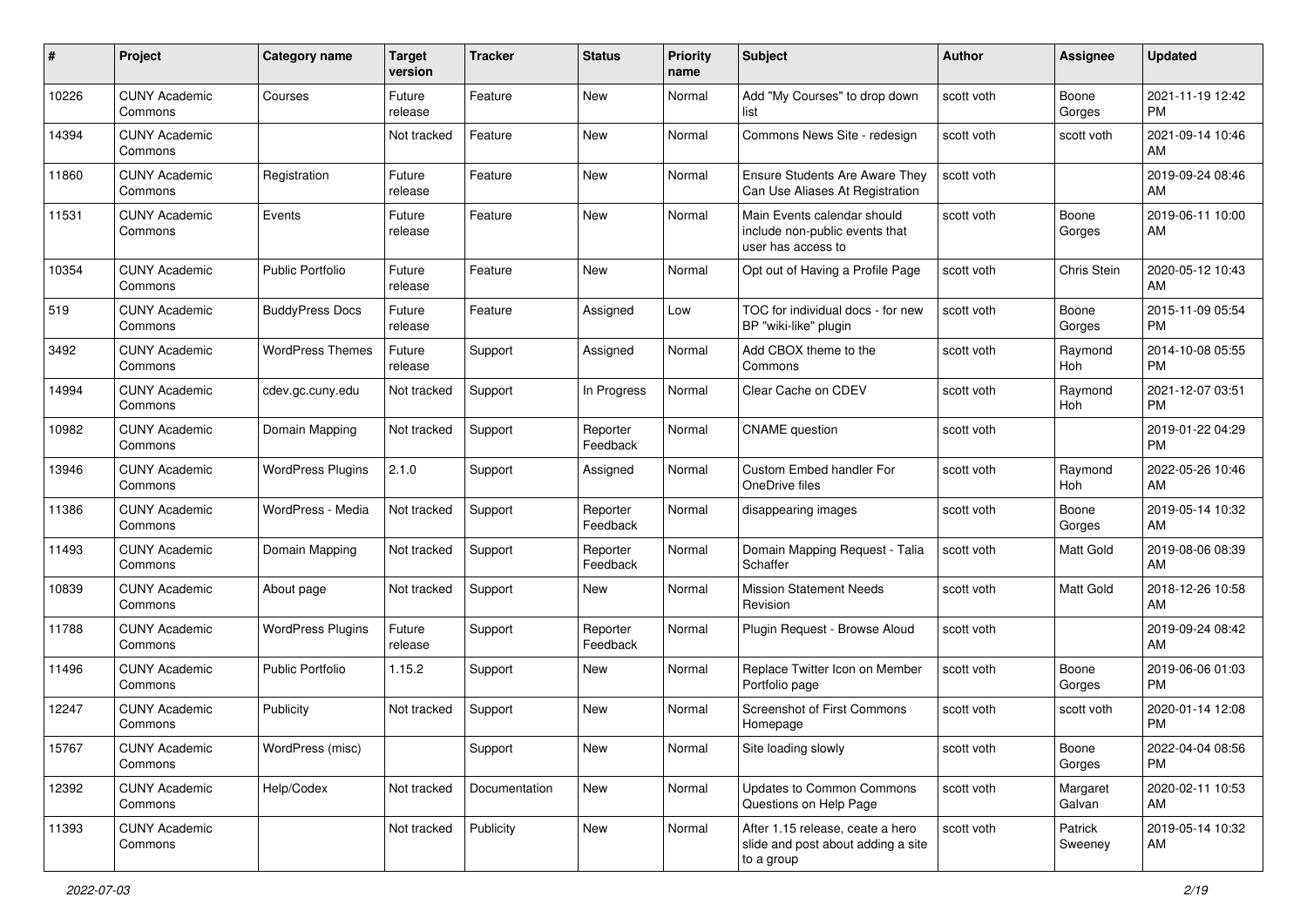| #     | <b>Project</b>                  | Category name            | Target<br>version | <b>Tracker</b> | <b>Status</b>        | <b>Priority</b><br>name | <b>Subject</b>                                                  | <b>Author</b>    | Assignee            | <b>Updated</b>                |
|-------|---------------------------------|--------------------------|-------------------|----------------|----------------------|-------------------------|-----------------------------------------------------------------|------------------|---------------------|-------------------------------|
| 585   | <b>CUNY Academic</b><br>Commons | Group Forums             | Future<br>release | Feature        | Assigned             | Normal                  | Merge Forum Topics                                              | Sarah Morgano    | Boone<br>Gorges     | 2011-07-06 04:11<br><b>PM</b> |
| 1888  | <b>CUNY Academic</b><br>Commons | Home Page                | Future<br>release | Feature        | Assigned             | Normal                  | Refactor BP MPO Activity Filter to<br>support proper pagination | Sarah Morgano    | Boone<br>Gorges     | 2014-05-01 07:11<br><b>PM</b> |
| 5826  | <b>CUNY Academic</b><br>Commons | <b>WordPress Plugins</b> | Future<br>release | Support        | Reporter<br>Feedback | Normal                  | <b>Remove Subscription Options</b><br>plugin from directory     | Sarah Morgano    | Sarah<br>Morgano    | 2016-10-21 04:14<br><b>PM</b> |
| 5298  | <b>CUNY Academic</b><br>Commons |                          | Not tracked       | Publicity      | New                  | Normal                  | Survey Pop-Up Text                                              | Samantha Raddatz | Samantha<br>Raddatz | 2016-03-22 12:27<br><b>PM</b> |
| 4221  | <b>CUNY Academic</b><br>Commons | Group Forums             | Future<br>release | Design/UX      | Assigned             | Normal                  | Add 'Number of Posts' display<br>option to Forum page           | Samantha Raddatz | Samantha<br>Raddatz | 2015-06-26 02:21<br><b>PM</b> |
| 4222  | <b>CUNY Academic</b><br>Commons | User Experience          | Future<br>release | Design/UX      | <b>New</b>           | Normal                  | Add information to 'Delete<br>Account' page                     | Samantha Raddatz | scott voth          | 2015-06-26 11:35<br>AM        |
| 4225  | <b>CUNY Academic</b><br>Commons | DiRT Integration         | Future<br>release | Design/UX      | New                  | Normal                  | Add information to DIRT page (in<br>Create a Group)             | Samantha Raddatz | Matt Gold           | 2015-06-26 03:14<br><b>PM</b> |
| 4226  | <b>CUNY Academic</b><br>Commons | <b>BuddyPress Docs</b>   | Future<br>release | Design/UX      | <b>New</b>           | Normal                  | Add option to connect a Doc with<br>a Group                     | Samantha Raddatz | Samantha<br>Raddatz | 2015-09-09 04:08<br><b>PM</b> |
| 4253  | <b>CUNY Academic</b><br>Commons | <b>Public Portfolio</b>  | Future<br>release | Design/UX      | <b>New</b>           | Normal                  | Encourage users to add portfolio<br>content                     | Samantha Raddatz | Samantha<br>Raddatz | 2015-07-07 11:32<br>AM        |
| 4592  | <b>CUNY Academic</b><br>Commons | Events                   | Future<br>release | Design/UX      | <b>New</b>           | Normal                  | Event Creation - Venue Dropdown<br>Slow                         | Samantha Raddatz | Boone<br>Gorges     | 2015-09-14 04:56<br><b>PM</b> |
| 4622  | <b>CUNY Academic</b><br>Commons | <b>Public Portfolio</b>  | Future<br>release | Design/UX      | New                  | Normal                  | <b>Profile Visibility Settings</b>                              | Samantha Raddatz | Samantha<br>Raddatz | 2015-09-21 12:18<br><b>PM</b> |
| 58    | <b>CUNY Academic</b><br>Commons | BuddyPress (misc)        | Future<br>release | Feature        | Assigned             | Low                     | Make member search sortable by<br>last name                     | Roberta Brody    | Boone<br>Gorges     | 2010-08-26 02:38<br><b>PM</b> |
| 14983 | <b>CUNY Academic</b><br>Commons | WordPress (misc)         | Not tracked       | Support        | Reporter<br>Feedback | Normal                  | "Read More" tag not working                                     | Rebecca Krisel   | Raymond<br>Hoh      | 2021-11-23 01:17<br><b>PM</b> |
| 3939  | <b>CUNY Academic</b><br>Commons | <b>WordPress Plugins</b> | Future<br>release | Bug            | Hold                 | Normal                  | Activity stream support for<br>Co-Authors Plus plugin           | Raymond Hoh      | Raymond<br>Hoh      | 2015-11-09 06:13<br><b>PM</b> |
| 11243 | <b>CUNY Academic</b><br>Commons | BuddyPress (misc)        | Future<br>release | <b>Bug</b>     | <b>New</b>           | Normal                  | Audit bp-custom.php                                             | Raymond Hoh      | Raymond<br>Hoh      | 2022-04-26 11:59<br>AM        |
| 14496 | <b>CUNY Academic</b><br>Commons | Domain Mapping           | Future<br>release | Bug            | New                  | Normal                  | Mapped domain SSO uses<br>third-party cookies                   | Raymond Hoh      | Raymond<br>Hoh      | 2021-05-24 04:03<br><b>PM</b> |
| 16255 | <b>CUNY Academic</b><br>Commons | WordPress (misc)         |                   | Bug            | New                  | Normal                  | Need to define 'MULTISITE'<br>constant in wp-config.php         | Raymond Hoh      |                     | 2022-06-19 09:31<br><b>AM</b> |
| 16319 | <b>CUNY Academic</b><br>Commons | <b>WordPress Plugins</b> | 2.0.3             | Bug            | New                  | Normal                  | Request for Events Calendar Pro<br>5.14.2 update                | Raymond Hoh      | Raymond<br>Hoh      | 2022-07-01 04:16<br><b>PM</b> |
| 14908 | <b>CUNY Academic</b><br>Commons | Performance              |                   | <b>Bug</b>     | <b>New</b>           | Normal                  | Stale object cache on cdev                                      | Raymond Hoh      | Boone<br>Gorges     | 2021-12-07 09:45<br>AM        |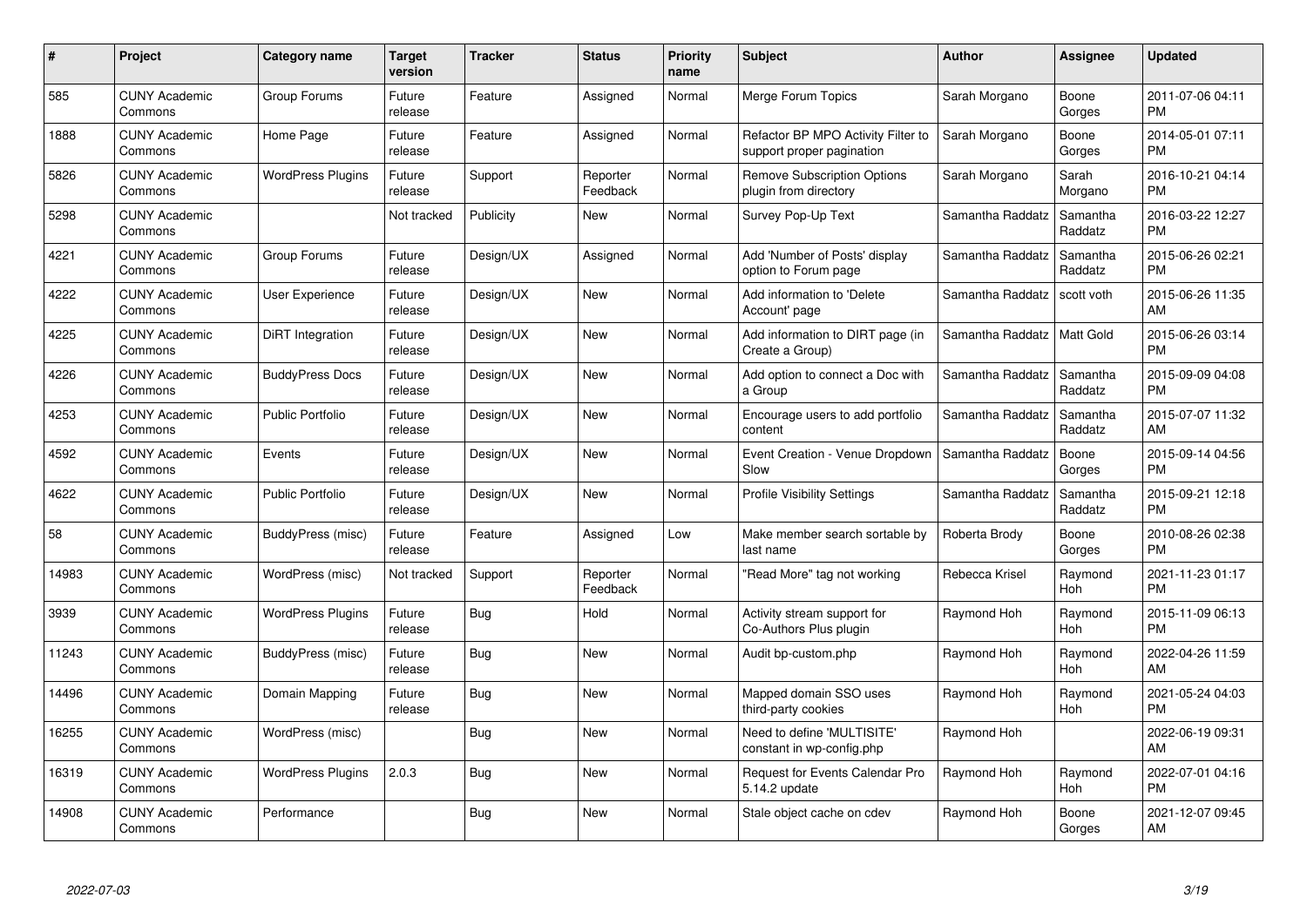| #     | Project                         | <b>Category name</b>     | <b>Target</b><br>version | <b>Tracker</b> | <b>Status</b>        | Priority<br>name | <b>Subject</b>                                                                                  | Author                  | <b>Assignee</b>     | <b>Updated</b>                               |
|-------|---------------------------------|--------------------------|--------------------------|----------------|----------------------|------------------|-------------------------------------------------------------------------------------------------|-------------------------|---------------------|----------------------------------------------|
| 16177 | <b>CUNY Academic</b><br>Commons | Reply By Email           |                          | <b>Bug</b>     | New                  | Normal           | Switch to Inbound mode for RBE                                                                  | Raymond Hoh             | Raymond<br>Hoh      | 2022-05-30 04:32<br><b>PM</b>                |
| 3691  | <b>CUNY Academic</b><br>Commons | <b>WordPress Plugins</b> | Future<br>release        | Bug            | New                  | Normal           | <b>WPMU Domain Mapping</b><br>Debugging on cdev                                                 | Raymond Hoh             | Matt Gold           | 2014-12-12 09:04<br>AM                       |
| 16294 | <b>CUNY Academic</b><br>Commons |                          |                          | <b>Bug</b>     | New                  | Urgent           | CAC is down                                                                                     | Raffi<br>Khatchadourian |                     | 2022-06-27 02:00<br><b>PM</b>                |
| 15516 | <b>CUNY Academic</b><br>Commons | <b>WordPress Plugins</b> |                          | <b>Bug</b>     | Reporter<br>Feedback | Normal           | Can't publish or save draft of post<br>on wordpress.com                                         | Raffi<br>Khatchadourian | Raymond<br>Hoh      | 2022-03-02 05:52<br><b>PM</b>                |
| 14792 | <b>CUNY Academic</b><br>Commons |                          |                          | Bug            | New                  | Normal           | Inconsistent email notifications<br>from gravity forms                                          | Raffi<br>Khatchadourian |                     | 2021-10-04 01:50<br><b>PM</b>                |
| 15242 | <b>CUNY Academic</b><br>Commons | Performance              | Not tracked              | Bug            | Reporter<br>Feedback | Normal           | Slugist site                                                                                    | Raffi<br>Khatchadourian | Boone<br>Gorges     | 2022-02-07 11:14<br>AM                       |
| 16290 | <b>CUNY Academic</b><br>Commons |                          |                          | Feature        | Reporter<br>Feedback | Normal           | Add Table Of Contents Block<br>plug-in                                                          | Raffi<br>Khatchadourian |                     | 2022-06-24 10:26<br>AM                       |
| 8498  | <b>CUNY Academic</b><br>Commons | <b>WordPress Plugins</b> | Future<br>release        | Feature        | New                  | Low              | <b>Gravity Forms Email Users</b>                                                                | Raffi<br>Khatchadourian | <b>Matt Gold</b>    | 2017-10-13 12:58<br><b>PM</b>                |
| 16314 | <b>CUNY Academic</b><br>Commons | <b>WordPress Plugins</b> |                          | Feature        | New                  | Normal           | Install Multicollab plug-in?                                                                    | Raffi<br>Khatchadourian |                     | 2022-06-29 03:44<br><b>PM</b>                |
| 9420  | <b>CUNY Academic</b><br>Commons | cuny.is                  | Not tracked              | Feature        | New                  | Normal           | Request for http://cuny.is/streams                                                              | Raffi<br>Khatchadourian | Marilyn<br>Weber    | 2018-04-02 10:08<br>AM                       |
| 11077 | <b>CUNY Academic</b><br>Commons | Events                   | Not tracked              | Feature        | Reporter<br>Feedback | Normal           | Show event category description<br>in event list view                                           | Raffi<br>Khatchadourian |                     | 2019-02-12 10:38<br><b>PM</b>                |
| 5182  | <b>CUNY Academic</b><br>Commons | Social Paper             | Future<br>release        | Design/UX      | New                  | Normal           | "Publishing" a private paper on<br>social paper?                                                | Raffi<br>Khatchadourian | Boone<br>Gorges     | 2016-10-13 04:12<br><b>PM</b>                |
| 5183  | <b>CUNY Academic</b><br>Commons | Social Paper             | Future<br>release        | Design/UX      | New                  | Normal           | Creating a new paper when<br>viewing an existing paper                                          | Raffi<br>Khatchadourian | Samantha<br>Raddatz | 2016-02-02 12:09<br><b>PM</b>                |
| 8675  | <b>CUNY Academic</b><br>Commons | User Onboarding          | Future<br>release        | Bug            | Reporter<br>Feedback | Low              | Add new User search screen calls<br>for the input of email address but<br>doesn't work with one | Paul Hebert             | Boone<br>Gorges     | 2017-10-11 11:17<br>AM                       |
| 14483 | <b>CUNY Academic</b><br>Commons | WordPress - Media        | Not tracked              | Bug            | Reporter<br>Feedback | Normal           | Wordpress PDF Embed Stopped<br>Working after JITP Media Clone                                   | Patrick DeDauw          | Boone<br>Gorges     | 2021-05-20 01:51<br><b>PM</b>                |
| 11449 | <b>CUNY Academic</b><br>Commons | WordPress - Media        | Not tracked              | Support        | Reporter<br>Feedback | Normal           | Cloning Media Library for JITP<br>from Staging to Production Site                               | Patrick DeDauw          | Boone<br>Gorges     | 2019-05-13 12:00<br><b>PM</b>                |
| 6665  | <b>CUNY Academic</b><br>Commons |                          | Not tracked              | Publicity      | New                  | Normal           | Dead Link in 1.10 announcement<br>post                                                          | Paige Dupont            |                     | Stephen Real   2016-12-01 03:11<br><b>PM</b> |
| 9346  | <b>CUNY Academic</b><br>Commons | WordPress (misc)         | Not tracked              | Bug            | New                  | Normal           | Clone cetls.bmcc.cuny.edu for<br>development                                                    | Owen Roberts            | Raymond<br>Hoh      | 2018-03-06 05:35<br><b>PM</b>                |
| 3475  | <b>CUNY Academic</b><br>Commons | Events                   | Future<br>release        | Feature        | Assigned             | Normal           | Request to add plugin to<br>streamline room<br>booking/appointment booking                      | Naomi Barrettara        | Boone<br>Gorges     | 2014-12-01 05:14<br><b>PM</b>                |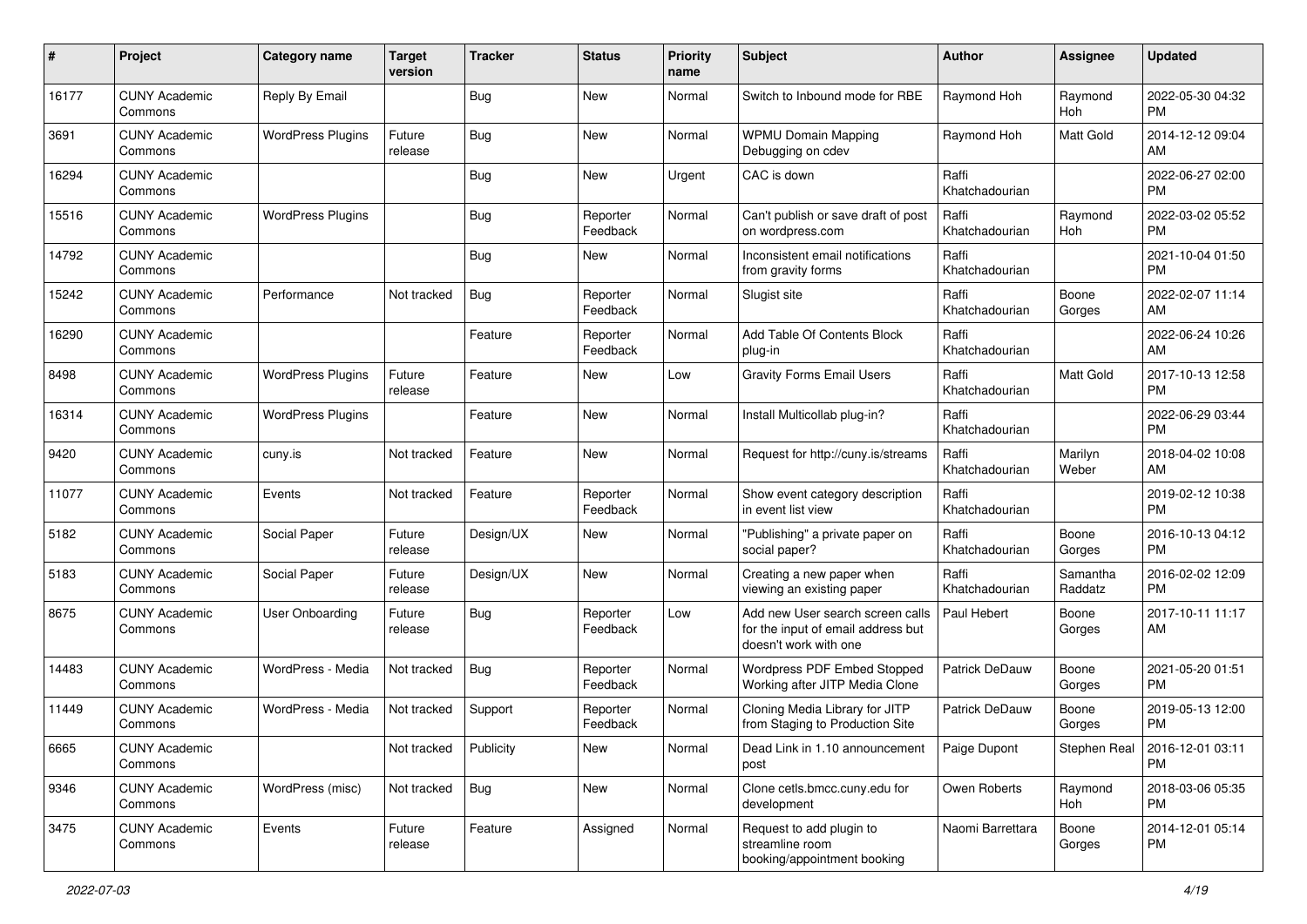| #     | Project                         | <b>Category name</b>      | <b>Target</b><br>version | <b>Tracker</b> | <b>Status</b>       | <b>Priority</b><br>name | Subject                                                                                                                                      | Author                 | <b>Assignee</b>     | <b>Updated</b>                |
|-------|---------------------------------|---------------------------|--------------------------|----------------|---------------------|-------------------------|----------------------------------------------------------------------------------------------------------------------------------------------|------------------------|---------------------|-------------------------------|
| 2753  | <b>CUNY Academic</b><br>Commons | Public Portfolio          | Future<br>release        | Feature        | <b>New</b>          | Normal                  | Create actual actual tagification in<br>academic interests and other<br>fields                                                               | Micki Kaufman          | Boone<br>Gorges     | 2015-01-05 08:52<br><b>PM</b> |
| 2754  | <b>CUNY Academic</b><br>Commons | Design                    | Future<br>release        | Feature        | Assigned            | Normal                  | Determine strategy for CAC logo<br>handling in top header                                                                                    | Micki Kaufman          | Chris Stein         | 2015-01-05 08:53<br><b>PM</b> |
| 3509  | <b>CUNY Academic</b><br>Commons | Publicity                 | 1.7                      | Publicity      | New                 | Normal                  | Create 1.7 digital signage imagery                                                                                                           | Micki Kaufman          | Marilyn<br>Weber    | 2014-10-01 12:40<br><b>PM</b> |
| 3510  | <b>CUNY Academic</b><br>Commons | Publicity                 | 1.7                      | Publicity      | Assigned            | Normal                  | Post on the News Blog re: 'My<br>Commons'                                                                                                    | Micki Kaufman          | Sarah<br>Morgano    | 2014-10-15 11:18<br>AM        |
| 3506  | <b>CUNY Academic</b><br>Commons | Publicity                 | 1.7                      | Publicity      | <b>New</b>          | Normal                  | Prepare 1.7 email messaging                                                                                                                  | Micki Kaufman          | Micki<br>Kaufman    | 2014-10-01 12:36<br><b>PM</b> |
| 3511  | <b>CUNY Academic</b><br>Commons | Publicity                 | 1.7                      | Publicity      | Assigned            | Normal                  | Social media for 1.7                                                                                                                         | Micki Kaufman          | Sarah<br>Morgano    | 2014-10-14 03:32<br><b>PM</b> |
| 2167  | <b>CUNY Academic</b><br>Commons | WordPress (misc)          | Future<br>release        | Bug            | Assigned            | Normal                  | <b>CAC-Livestream Plugin Issues</b>                                                                                                          | <b>Michael Smith</b>   | Dominic<br>Giglio   | 2015-01-02 03:06<br><b>PM</b> |
| 3458  | <b>CUNY Academic</b><br>Commons | Groups (misc)             | Future<br>release        | Feature        | Assigned            | Normal                  | Filter Members of Group by<br>Campus                                                                                                         | <b>Michael Smith</b>   | Samantha<br>Raddatz | 2014-09-26 08:32<br><b>PM</b> |
| 9908  | <b>CUNY Academic</b><br>Commons |                           | Not tracked              | Feature        | <b>New</b>          | Normal                  | Is it possible to send email<br>updates to users (or an email<br>address not on the list) for only a<br>single page AFTER being<br>prompted? | <b>Michael Shields</b> | scott voth          | 2018-06-11 01:34<br><b>PM</b> |
| 481   | <b>CUNY Academic</b><br>Commons | Groups (misc)             | Future<br>release        | Feature        | Assigned            | Normal                  | ability to archive inactive groups<br>and blogs                                                                                              | Michael Mandiberg      | Samantha<br>Raddatz | 2015-11-09 05:56<br><b>PM</b> |
| 6671  | <b>CUNY Academic</b><br>Commons | Reply By Email            | Not tracked              | Bug            | Assigned            | Normal                  | "Post too often" RBE error<br>message                                                                                                        | <b>Matt Gold</b>       | Raymond<br>Hoh      | 2016-11-11 09:55<br>AM        |
| 16307 | <b>CUNY Academic</b><br>Commons |                           |                          | Bug            | New                 | Normal                  | Add brief messaging to<br>accept/decline group membership<br>requests                                                                        | Matt Gold              | Boone<br>Gorges     | 2022-06-27 06:13<br><b>PM</b> |
| 13949 | <b>CUNY Academic</b><br>Commons |                           | Not tracked              | Bug            | <b>New</b>          | Normal                  | Continued debugging of runaway<br>MySQL connections                                                                                          | Matt Gold              | Boone<br>Gorges     | 2021-09-14 10:42<br>AM        |
| 5691  | <b>CUNY Academic</b><br>Commons | <b>Blogs (BuddyPress)</b> | Future<br>release        | Bug            | Assigned            | High                    | Differing numbers on Sites display                                                                                                           | <b>Matt Gold</b>       | Raymond<br>Hoh      | 2016-06-13 01:37<br><b>PM</b> |
| 2618  | NYCDH Community<br>Site         |                           |                          | <b>Bug</b>     | Assigned            | Low                     | Mark blogs as spam when created   Matt Gold<br>by users marked as spam                                                                       |                        | Boone<br>Gorges     | 2013-06-09 11:38<br>PM        |
| 6995  | <b>CUNY Academic</b><br>Commons | Home Page                 | Not tracked              | Bug            | Assigned            | Normal                  | member filter on homepage not<br>working                                                                                                     | Matt Gold              | Raymond<br>Hoh      | 2016-12-11 09:46<br><b>PM</b> |
| 8992  | NYCDH Community<br>Site         |                           |                          | <b>Bug</b>     | Assigned            | Normal                  | Multiple RBE error reports                                                                                                                   | Matt Gold              | Raymond<br>Hoh      | 2017-12-11 05:43<br><b>PM</b> |
| 3419  | <b>CUNY Academic</b><br>Commons | Group Invitations         | 1.6.14                   | Bug            | Testing<br>Required | Normal                  | Neatening the display of<br>messages on group requests                                                                                       | Matt Gold              | Boone<br>Gorges     | 2014-09-01 09:29<br>PM        |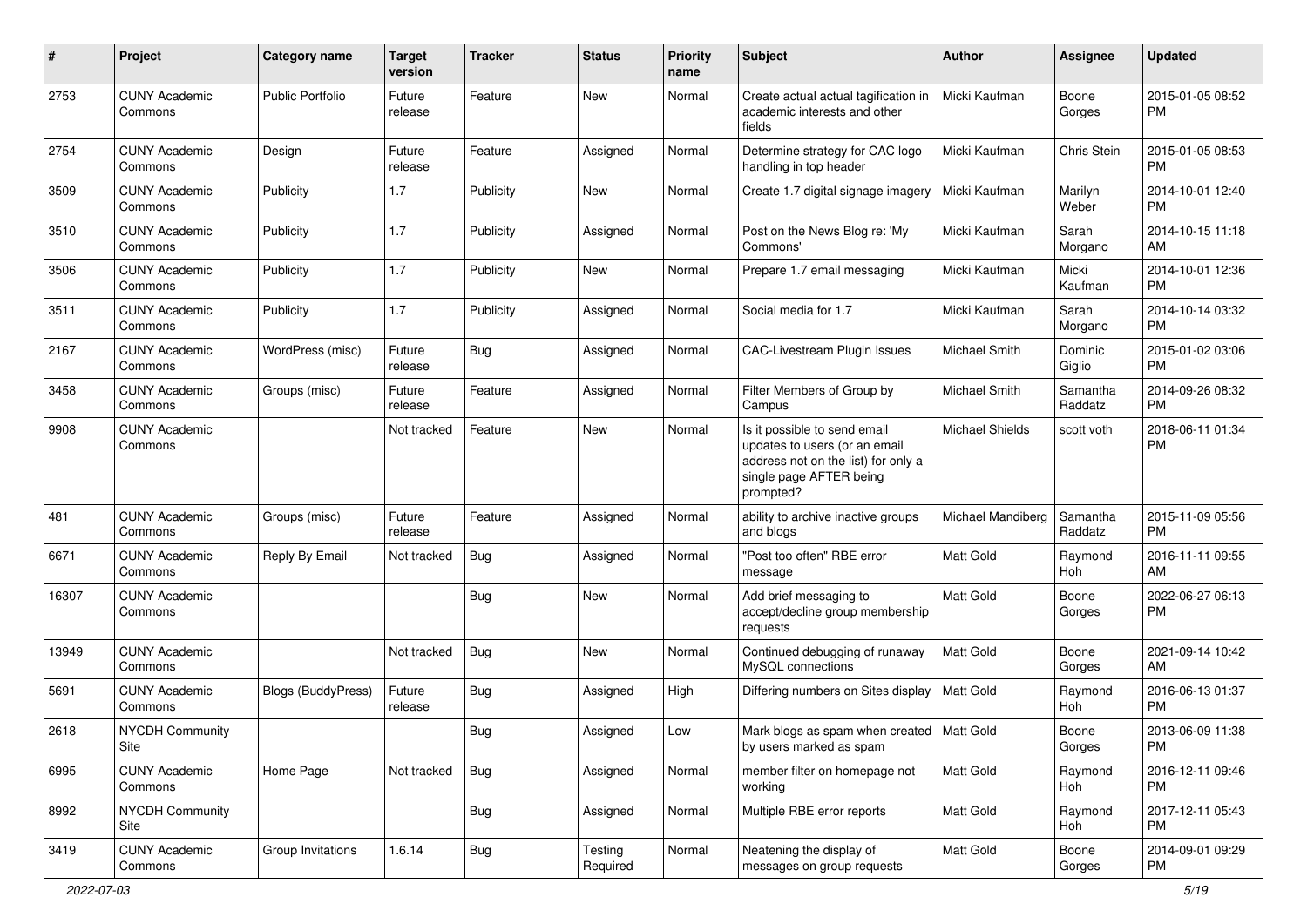| #     | Project                         | <b>Category name</b>       | <b>Target</b><br>version | <b>Tracker</b> | <b>Status</b>        | <b>Priority</b><br>name | <b>Subject</b>                                                        | Author           | <b>Assignee</b>     | <b>Updated</b>                |
|-------|---------------------------------|----------------------------|--------------------------|----------------|----------------------|-------------------------|-----------------------------------------------------------------------|------------------|---------------------|-------------------------------|
| 8991  | <b>CUNY Academic</b><br>Commons | Reply By Email             | Not tracked              | Bug            | Hold                 | Normal                  | RBE duplicate email message<br>issue                                  | <b>Matt Gold</b> | Raymond<br>Hoh      | 2018-02-18 08:53<br><b>PM</b> |
| 9979  | <b>CUNY Academic</b><br>Commons | <b>Email Notifications</b> | Not tracked              | <b>Bug</b>     | Reporter<br>Feedback | Normal                  | Reports of slow email activation<br>emails                            | Matt Gold        | Boone<br>Gorges     | 2018-08-29 09:40<br><b>PM</b> |
| 4661  | <b>CUNY Academic</b><br>Commons | <b>User Experience</b>     | Future<br>release        | Bug            | Assigned             | Normal                  | Simplify Events text                                                  | <b>Matt Gold</b> | Samantha<br>Raddatz | 2015-10-02 09:06<br><b>PM</b> |
| 10040 | <b>CUNY Academic</b><br>Commons | WordPress (misc)           | Not tracked              | Bug            | Reporter<br>Feedback | Normal                  | User doesn't see full list of themes                                  | <b>Matt Gold</b> | Boone<br>Gorges     | 2018-07-25 10:12<br>AM        |
| 3220  | <b>CUNY Academic</b><br>Commons | Public Portfolio           | Future<br>release        | Feature        | Assigned             | Normal                  | Add indent/outdent option to<br>Formatting Buttons on Profile<br>Page | <b>Matt Gold</b> | Boone<br>Gorges     | 2014-05-21 10:39<br><b>PM</b> |
| 2223  | <b>CUNY Academic</b><br>Commons | <b>WordPress Plugins</b>   | Future<br>release        | Feature        | Assigned             | Low                     | Add Participad to the CUNY<br><b>Academic Commons</b>                 | <b>Matt Gold</b> | Boone<br>Gorges     | 2014-09-17 10:03<br><b>PM</b> |
| 554   | <b>CUNY Academic</b><br>Commons | BuddyPress (misc)          | Future<br>release        | Feature        | Assigned             | Normal                  | Add Trackback notifications to<br>site-wide activity feed             | <b>Matt Gold</b> | Boone<br>Gorges     | 2015-11-09 06:19<br><b>PM</b> |
| 5016  | <b>CUNY Academic</b><br>Commons | Events                     | Future<br>release        | Feature        | Assigned             | Low                     | Allow comments to be posted on<br>events                              | <b>Matt Gold</b> | Raymond<br>Hoh      | 2019-03-01 02:23<br><b>PM</b> |
| 3354  | <b>CUNY Academic</b><br>Commons | <b>Group Files</b>         | Future<br>release        | Feature        | Assigned             | Low                     | Allow Group Download of Multiple<br><b>Selected Files</b>             | <b>Matt Gold</b> | Chris Stein         | 2014-08-01 08:50<br>AM        |
| 3308  | <b>CUNY Academic</b><br>Commons | Group Invitations          | Future<br>release        | Feature        | Assigned             | Normal                  | Allow members to rescind group<br>invitations                         | <b>Matt Gold</b> | Boone<br>Gorges     | 2015-04-01 08:53<br><b>PM</b> |
| 2523  | <b>CUNY Academic</b><br>Commons | <b>BuddyPress Docs</b>     | Future<br>release        | Feature        | Assigned             | Normal                  | Allow Users to Upload Images to<br><b>BP</b> Docs                     | Matt Gold        | Boone<br>Gorges     | 2015-11-09 06:14<br><b>PM</b> |
| 635   | <b>CUNY Academic</b><br>Commons | BuddyPress (misc)          | Future<br>release        | Feature        | Assigned             | Normal                  | Big Blue Button -<br>Videoconferencing in Groups and<br><b>Blogs</b>  | <b>Matt Gold</b> | Boone<br>Gorges     | 2011-03-14 03:24<br><b>PM</b> |
| 3042  | <b>CUNY Academic</b><br>Commons | <b>Public Portfolio</b>    | Future<br>release        | Feature        | Assigned             | Normal                  | Browsing member interests                                             | <b>Matt Gold</b> | Boone<br>Gorges     | 2015-03-21 09:04<br><b>PM</b> |
| 364   | <b>CUNY Academic</b><br>Commons | <b>WordPress Plugins</b>   | Future<br>release        | Feature        | <b>New</b>           | Normal                  | <b>Bulletin Board</b>                                                 | <b>Matt Gold</b> |                     | 2015-01-05 08:50<br><b>PM</b> |
| 4980  | <b>CUNY Academic</b><br>Commons | Home Page                  | Future<br>release        | Feature        | Assigned             | Normal                  | CAC Featured Content -- Adding<br>Randomization                       | Matt Gold        | Boone<br>Gorges     | 2016-12-12 03:01<br><b>PM</b> |
| 940   | <b>CUNY Academic</b><br>Commons | Redmine                    | Future<br>release        | Feature        | Assigned             | Low                     | Communication with users after<br>releases                            | <b>Matt Gold</b> | Dominic<br>Giglio   | 2012-09-09 04:36<br>PM        |
| 8756  | <b>CUNY Academic</b><br>Commons | Group Blogs                | Future<br>release        | Feature        | Hold                 | Normal                  | Connect multiple blogs to one<br>group?                               | Matt Gold        | Boone<br>Gorges     | 2017-09-30 10:42<br>AM        |
| 599   | <b>CUNY Academic</b><br>Commons | BuddyPress (misc)          | Future<br>release        | Feature        | Assigned             | Normal                  | Consider adding rating plugins for<br><b>BuddvPress/BBPress</b>       | Matt Gold        | Boone<br>Gorges     | 2011-08-22 06:50<br><b>PM</b> |
| 4238  | <b>CUNY Academic</b><br>Commons | Events                     | Future<br>release        | Feature        | Assigned             | Normal                  | Copy Events to Other Groups?                                          | Matt Gold        | Boone<br>Gorges     | 2015-07-02 10:08<br>AM        |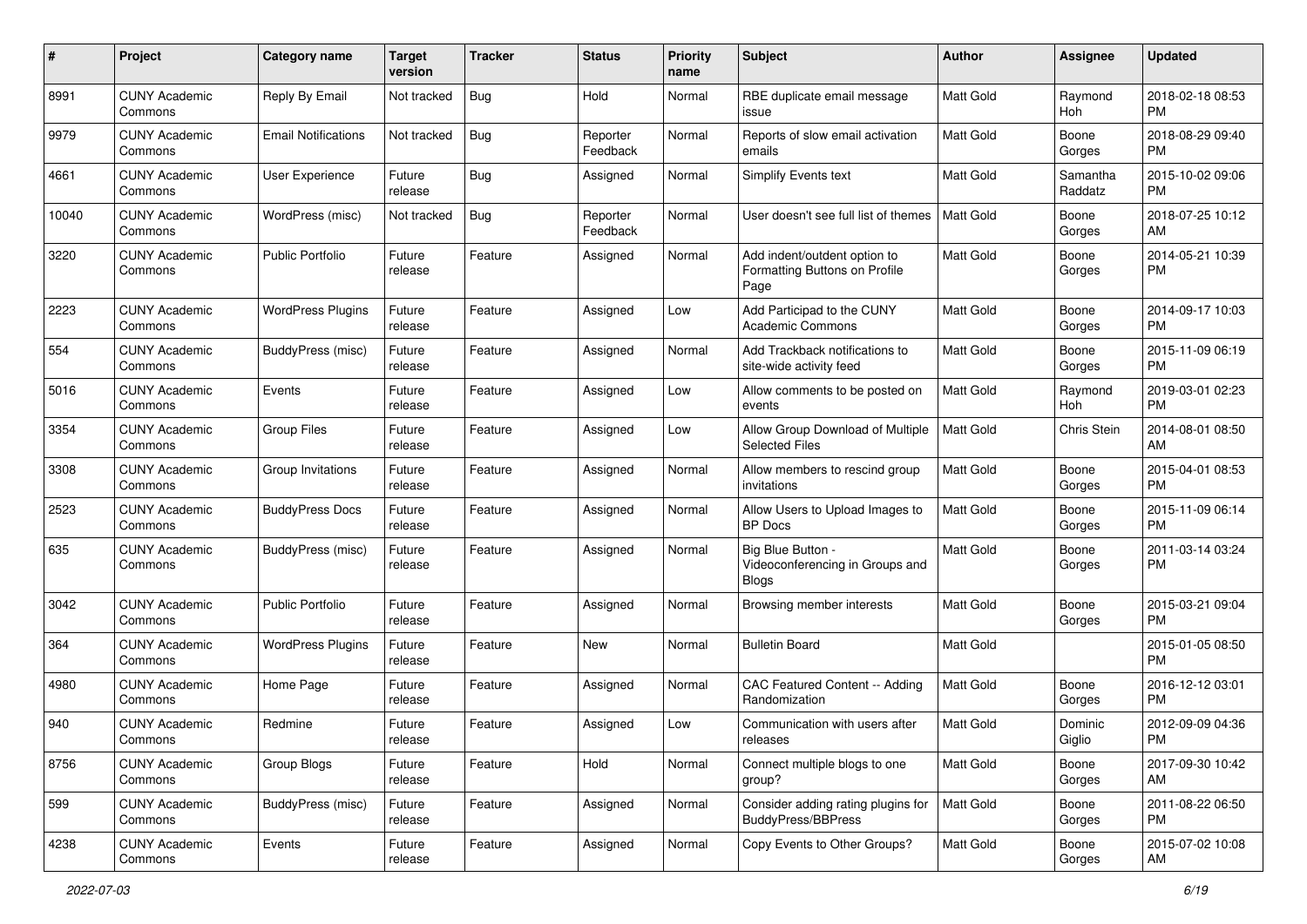| #    | Project                         | <b>Category name</b>       | <b>Target</b><br>version | <b>Tracker</b> | <b>Status</b>        | <b>Priority</b><br>name | <b>Subject</b>                                                                        | Author           | <b>Assignee</b>     | <b>Updated</b>                |
|------|---------------------------------|----------------------------|--------------------------|----------------|----------------------|-------------------------|---------------------------------------------------------------------------------------|------------------|---------------------|-------------------------------|
| 8837 | <b>CUNY Academic</b><br>Commons |                            | Not tracked              | Feature        | Assigned             | Normal                  | Create a form to request info from<br>people requesting premium<br>themes and plugins | <b>Matt Gold</b> | Marilyn<br>Weber    | 2017-11-14 03:35<br><b>PM</b> |
| 3080 | <b>CUNY Academic</b><br>Commons | <b>Group Files</b>         | Future<br>release        | Feature        | Assigned             | Low                     | Create a system to keep track of<br>file changes                                      | <b>Matt Gold</b> | Boone<br>Gorges     | 2014-02-26 10:04<br><b>PM</b> |
| 3657 | <b>CUNY Academic</b><br>Commons | WordPress (misc)           | Not tracked              | Feature        | New                  | Normal                  | Create alert for GC email<br>addresses                                                | <b>Matt Gold</b> | Matt Gold           | 2016-04-14 11:29<br><b>PM</b> |
| 5955 | <b>CUNY Academic</b><br>Commons | Outreach                   | Future<br>release        | Feature        | Assigned             | Normal                  | Create auto-newsletter for<br>commons members                                         | <b>Matt Gold</b> | Luke Waltzer        | 2016-08-30 10:34<br>AM        |
| 6115 | <b>CUNY Academic</b><br>Commons | Publicity                  | Not tracked              | Feature        | Assigned             | Normal                  | create digital signage for GC                                                         | <b>Matt Gold</b> | scott voth          | 2016-10-11 10:09<br><b>PM</b> |
| 365  | <b>CUNY Academic</b><br>Commons | WordPress (misc)           | Future<br>release        | Feature        | Assigned             | Normal                  | <b>Create Mouseover Tooltips</b><br>throughout Site                                   | <b>Matt Gold</b> | Chris Stein         | 2015-11-09 06:18<br><b>PM</b> |
| 4053 | <b>CUNY Academic</b><br>Commons | Events                     | Future<br>release        | Feature        | Assigned             | Normal                  | Create new tab for past events                                                        | <b>Matt Gold</b> | Boone<br>Gorges     | 2015-05-12 02:10<br><b>PM</b> |
| 287  | <b>CUNY Academic</b><br>Commons | WordPress (misc)           | Future<br>release        | Feature        | Assigned             | Normal                  | Create troubleshooting tool for<br>account sign-up                                    | Matt Gold        | Boone<br>Gorges     | 2015-11-09 06:17<br><b>PM</b> |
| 333  | <b>CUNY Academic</b><br>Commons | <b>Email Notifications</b> | Future<br>release        | Feature        | Assigned             | Low                     | Delay Forum Notification Email<br>Delivery Until After Editing Period<br>Ends         | <b>Matt Gold</b> | Raymond<br>Hoh      | 2015-11-09 06:01<br><b>PM</b> |
| 497  | <b>CUNY Academic</b><br>Commons | <b>WordPress Plugins</b>   | Future<br>release        | Feature        | Assigned             | Normal                  | Drag and Drop Ordering on<br><b>Gallery Post Plugin</b>                               | <b>Matt Gold</b> | Ron Rennick         | 2015-11-09 06:18<br><b>PM</b> |
| 3662 | <b>CUNY Academic</b><br>Commons | <b>SEO</b>                 | Future<br>release        | Feature        | Assigned             | Normal                  | Duplicate Content/SEO/Google<br>issues                                                | <b>Matt Gold</b> | Raymond<br>Hoh      | 2015-04-13 04:37<br><b>PM</b> |
| 5696 | <b>CUNY Academic</b><br>Commons | Events                     | Future<br>release        | Feature        | Assigned             | Normal                  | Events Calendar - display options<br>/ calendar aggregation                           | Matt Gold        | Boone<br>Gorges     | 2016-10-13 11:44<br>AM        |
| 5581 | <b>CUNY Academic</b><br>Commons | Analytics                  | Future<br>release        | Feature        | Assigned             | Normal                  | Explore alternatives to Google<br>Analytics                                           | <b>Matt Gold</b> | Valerie<br>Townsend | 2020-04-17 03:12<br><b>PM</b> |
| 500  | <b>CUNY Academic</b><br>Commons | BuddyPress (misc)          | Future<br>release        | Feature        | Assigned             | Normal                  | <b>Export Group Data</b>                                                              | Matt Gold        | Boone<br>Gorges     | 2010-12-19 12:09<br><b>PM</b> |
| 412  | <b>CUNY Academic</b><br>Commons | <b>WordPress Themes</b>    | Future<br>release        | Feature        | Assigned             | Normal                  | <b>Featured Themes</b>                                                                | Matt Gold        | Dominic<br>Giglio   | 2015-01-05 08:44<br><b>PM</b> |
| 6426 | <b>CUNY Academic</b><br>Commons | Spam/Spam<br>Prevention    | Future<br>release        | Feature        | Assigned             | Normal                  | Force captcha on all comments?                                                        | <b>Matt Gold</b> | <b>Tahir Butt</b>   | 2016-10-24 02:06<br>PM        |
| 310  | <b>CUNY Academic</b><br>Commons | BuddyPress (misc)          | Future<br>release        | Feature        | Assigned             | Low                     | <b>Friend Request Email</b>                                                           | Matt Gold        | Samantha<br>Raddatz | 2015-11-09 05:08<br><b>PM</b> |
| 1544 | <b>CUNY Academic</b><br>Commons | Groups (misc)              | Future<br>release        | Feature        | Reporter<br>Feedback | Normal                  | Group Filtering and Sorting                                                           | Matt Gold        | Chris Stein         | 2019-03-01 02:25<br><b>PM</b> |
| 370  | <b>CUNY Academic</b><br>Commons | Registration               | Future<br>release        | Feature        | Assigned             | High                    | <b>Guest Accounts</b>                                                                 | Matt Gold        | Matt Gold           | 2015-04-09 09:33<br><b>PM</b> |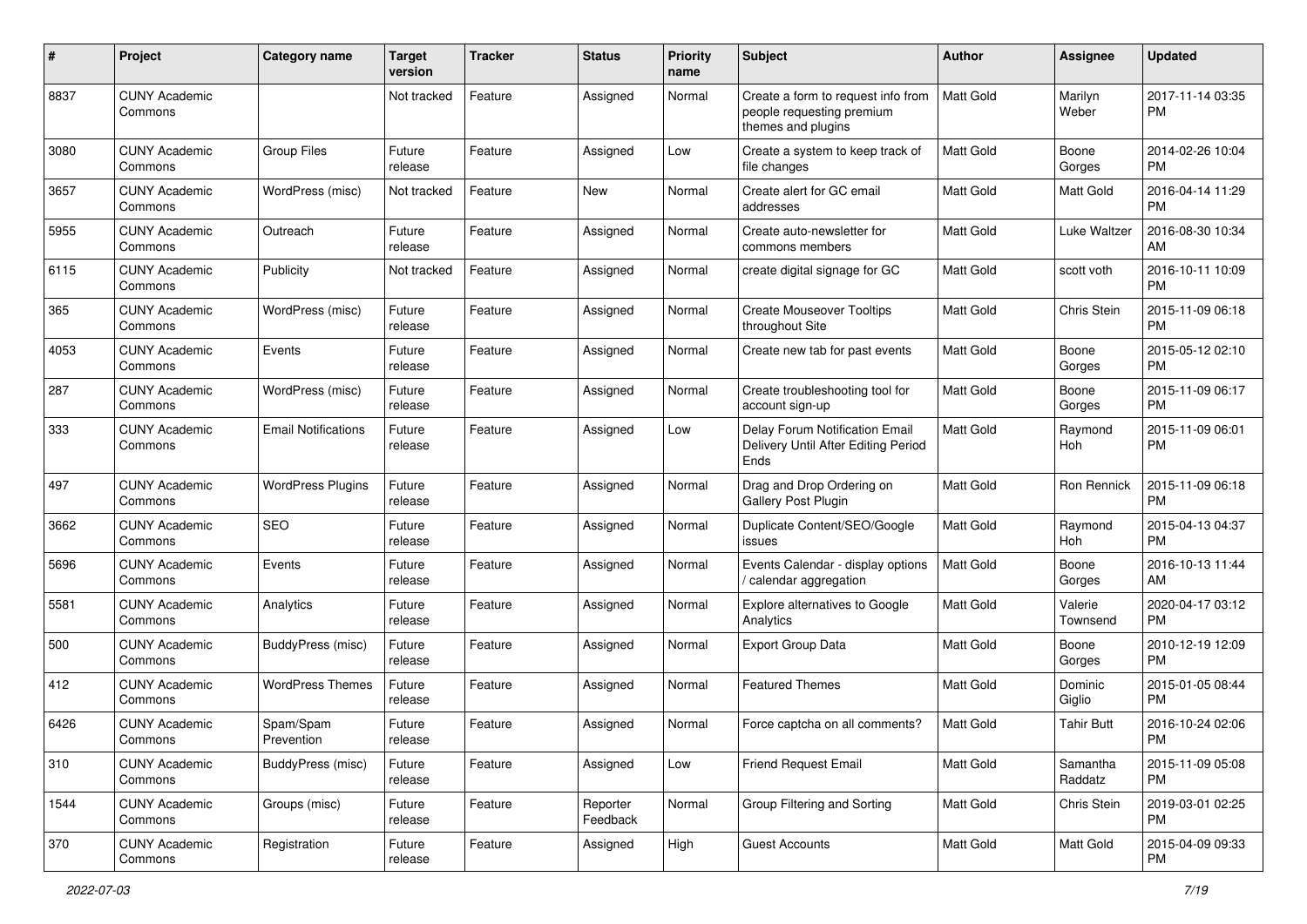| #     | Project                         | <b>Category name</b>     | Target<br>version | <b>Tracker</b> | <b>Status</b>        | Priority<br>name | <b>Subject</b>                                                      | <b>Author</b>    | <b>Assignee</b>     | <b>Updated</b>                |
|-------|---------------------------------|--------------------------|-------------------|----------------|----------------------|------------------|---------------------------------------------------------------------|------------------|---------------------|-------------------------------|
| 2013  | <b>CUNY Academic</b><br>Commons | <b>Public Portfolio</b>  | Future<br>release | Feature        | Assigned             | Low              | Have Profile Privacy Options show<br>up only for filled-in fields   | l Matt Gold      | Boone<br>Gorges     | 2015-11-09 06:09<br><b>PM</b> |
| 3770  | <b>CUNY Academic</b><br>Commons | <b>Public Portfolio</b>  | Future<br>release | Feature        | Assigned             | Normal           | Improve Layout/Formatting of<br>Positions Area on Public Portfolios | <b>Matt Gold</b> | <b>Chris Stein</b>  | 2015-04-01 09:17<br><b>PM</b> |
| 435   | <b>CUNY Academic</b><br>Commons | BuddyPress (misc)        | Future<br>release | Feature        | Assigned             | Normal           | Include Avatar Images in Forum<br><b>Post Notification Emails</b>   | <b>Matt Gold</b> | Boone<br>Gorges     | 2010-12-08 12:40<br><b>PM</b> |
| 3536  | <b>CUNY Academic</b><br>Commons | My Commons               | Future<br>release | Feature        | Assigned             | Normal           | Infinite Scroll on My Commons<br>page                               | <b>Matt Gold</b> | Raymond<br>Hoh      | 2015-04-13 04:42<br><b>PM</b> |
| 9947  | <b>CUNY Academic</b><br>Commons | <b>WordPress Plugins</b> | Future<br>release | Feature        | Reporter<br>Feedback | Normal           | Install H5P quiz plugin                                             | <b>Matt Gold</b> | Boone<br>Gorges     | 2018-09-11 11:01<br><b>AM</b> |
| 3768  | <b>CUNY Academic</b><br>Commons | <b>Public Portfolio</b>  | Future<br>release | Feature        | Assigned             | Normal           | Institutions/Past positions on<br>public portfolios                 | <b>Matt Gold</b> | Boone<br>Gorges     | 2018-04-23 10:44<br>AM        |
| 1456  | <b>CUNY Academic</b><br>Commons | Group Invitations        | Future<br>release | Feature        | Reporter<br>Feedback | Low              | Invite to Group Button from Profile<br>Field                        | <b>Matt Gold</b> | Samantha<br>Raddatz | 2015-11-09 05:59<br><b>PM</b> |
| 377   | <b>CUNY Academic</b><br>Commons | BuddyPress (misc)        | Future<br>release | Feature        | Assigned             | Normal           | Like buttons                                                        | <b>Matt Gold</b> | Boone<br>Gorges     | 2010-11-16 05:13<br><b>PM</b> |
| 8900  | <b>CUNY Academic</b><br>Commons | Accessibility            | Future<br>release | Feature        | Assigned             | Normal           | Look into tools to enforce<br>accessibility in WP environment       | Matt Gold        | Boone<br>Gorges     | 2022-04-26 11:59<br>AM        |
| 7115  | <b>CUNY Academic</b><br>Commons | Groups (misc)            | Future<br>release | Feature        | Reporter<br>Feedback | Normal           | make licensing info clear during<br>group creation                  | <b>Matt Gold</b> | Raymond<br>Hoh      | 2020-12-08 11:32<br>AM        |
| 3517  | <b>CUNY Academic</b><br>Commons | My Commons               | Future<br>release | Feature        | Assigned             | Normal           | Mute/Unmute My Commons<br>updates                                   | Matt Gold        | Raymond<br>Hoh      | 2015-11-09 01:19<br><b>PM</b> |
| 8976  | <b>CUNY Academic</b><br>Commons | Reply By Email           | Not tracked       | Feature        | Assigned             | Normal           | Package RBE new topics posting?                                     | Matt Gold        | Raymond<br>Hoh      | 2017-12-04 02:34<br><b>PM</b> |
| 1562  | <b>CUNY Academic</b><br>Commons | <b>WordPress Plugins</b> | Future<br>release | Feature        | Assigned             | Low              | Play with NYT Collaborative<br>Authoring Tool                       | <b>Matt Gold</b> | Boone<br>Gorges     | 2015-01-05 08:47<br>PM.       |
| 10659 | <b>CUNY Academic</b><br>Commons | Group Forums             | Future<br>release | Feature        | Assigned             | Normal           | Post to multiple groups via email                                   | <b>Matt Gold</b> | Raymond<br>Hoh      | 2018-11-15 12:54<br>AM        |
| 3090  | <b>CUNY Academic</b><br>Commons | Twitter page             | Future<br>release | Feature        | Assigned             | Normal           | Prevent Retweets from showing<br>up on Commons twitter page         | <b>Matt Gold</b> | Tahir Butt          | 2016-10-24 11:31<br>AM        |
| 5316  | <b>CUNY Academic</b><br>Commons | User Experience          | Future<br>release | Feature        | Assigned             | Normal           | Prompt user email address<br>updates                                | <b>Matt Gold</b> | Stephen Real        | 2016-12-21 03:30<br><b>PM</b> |
| 658   | <b>CUNY Academic</b><br>Commons | <b>WordPress Plugins</b> | Future<br>release | Feature        | Assigned             | Normal           | Rebulid Sitewide Tag Suggestion                                     | <b>Matt Gold</b> | Boone<br>Gorges     | 2015-01-05 08:47<br><b>PM</b> |
| 653   | <b>CUNY Academic</b><br>Commons | Group Blogs              | Future<br>release | Feature        | Assigned             | Normal           | Redesign Integration of Groups<br>and Blogs                         | Matt Gold        | Samantha<br>Raddatz | 2015-11-09 05:40<br><b>PM</b> |
| 8836  | <b>CUNY Academic</b><br>Commons | Blogs (BuddyPress)       | Future<br>release | Feature        | Assigned             | Normal           | Redesign site launch process                                        | Matt Gold        | Boone<br>Gorges     | 2019-10-03 02:49<br>PM        |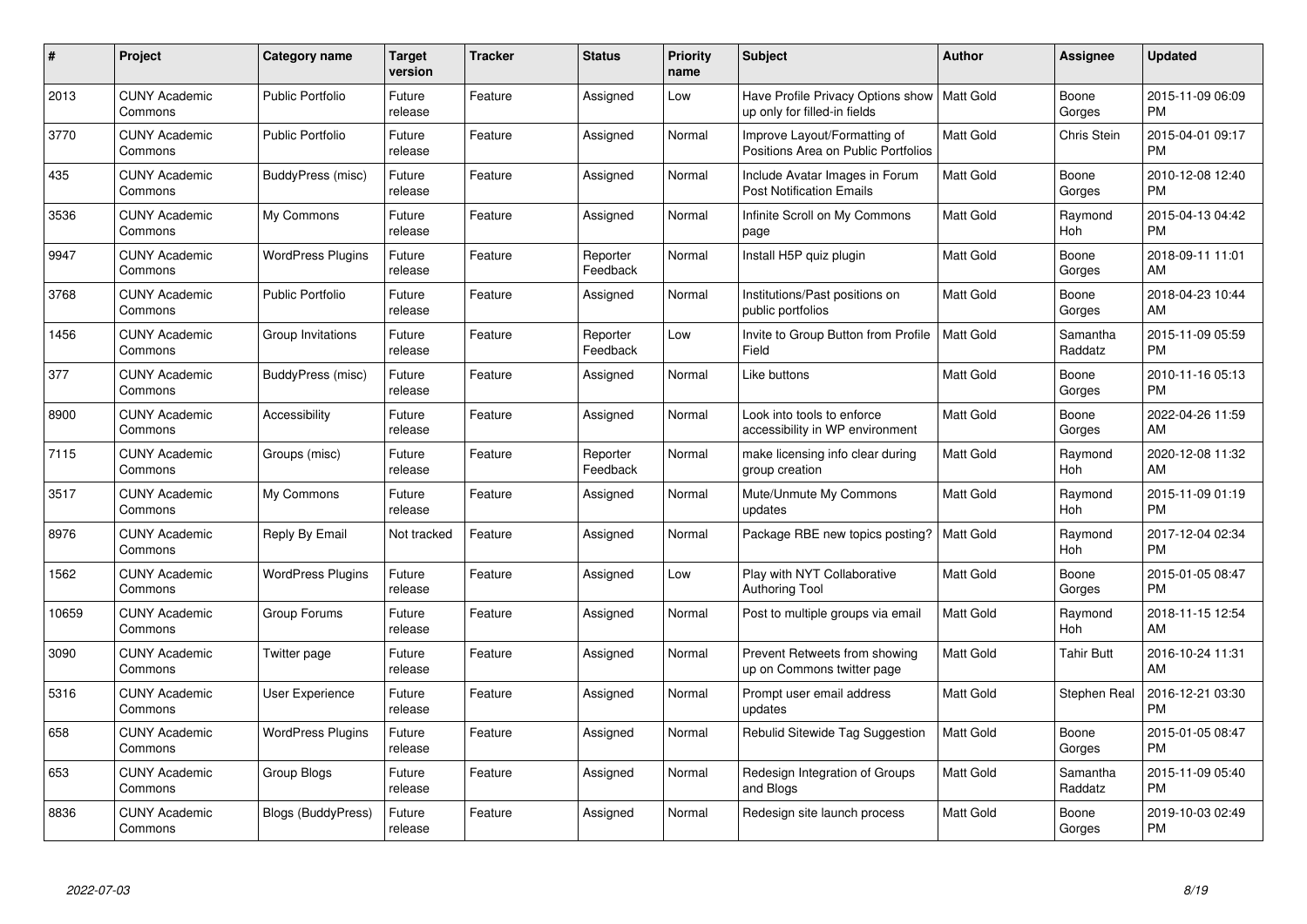| #     | Project                         | <b>Category name</b>       | <b>Target</b><br>version | <b>Tracker</b> | <b>Status</b>        | Priority<br>name | <b>Subject</b>                                                                     | Author           | <b>Assignee</b>     | <b>Updated</b>                |
|-------|---------------------------------|----------------------------|--------------------------|----------------|----------------------|------------------|------------------------------------------------------------------------------------|------------------|---------------------|-------------------------------|
| 1105  | <b>CUNY Academic</b><br>Commons | WordPress (misc)           | Future<br>release        | Feature        | Assigned             | Normal           | Rephrase Blog Privacy Options                                                      | <b>Matt Gold</b> | Samantha<br>Raddatz | 2015-11-09 06:19<br><b>PM</b> |
| 8902  | <b>CUNY Academic</b><br>Commons | Design                     | Not tracked              | Feature        | Assigned             | Normal           | Report back on research on<br><b>BuddyPress themes</b>                             | <b>Matt Gold</b> | Michael Smith       | 2017-11-10 12:31<br><b>PM</b> |
| 15604 | <b>CUNY Academic</b><br>Commons | <b>Email Notifications</b> | Future<br>release        | Feature        | Assigned             | Normal           | Restructure Commons Group<br><b>Digest Email Messages</b>                          | Matt Gold        | Boone<br>Gorges     | 2022-05-26 10:45<br>AM        |
| 3759  | <b>CUNY Academic</b><br>Commons | WordPress (misc)           | Future<br>release        | Feature        | Assigned             | Normal           | Review Interface for Adding Users<br>to Blogs                                      | <b>Matt Gold</b> | Boone<br>Gorges     | 2015-03-24 05:52<br>PM        |
| 9028  | <b>CUNY Academic</b><br>Commons | Onboarding                 | Future<br>release        | Feature        | Assigned             | Normal           | suggest groups to new members<br>during the registration process                   | <b>Matt Gold</b> | Chris Stein         | 2018-10-24 12:34<br><b>PM</b> |
| 8901  | <b>CUNY Academic</b><br>Commons | Accessibility              | Future<br>release        | Feature        | Assigned             | Normal           | Theme analysis for accessibility                                                   | Matt Gold        | Boone<br>Gorges     | 2022-04-26 11:59<br>AM        |
| 8898  | <b>CUNY Academic</b><br>Commons | Social Paper               | Not tracked              | Feature        | Assigned             | Normal           | Usage data on docs and social<br>paper                                             | Matt Gold        | Matt Gold           | 2017-11-16 11:32<br>AM        |
| 1192  | <b>CUNY Academic</b><br>Commons | <b>Group Files</b>         | Future<br>release        | Feature        | Assigned             | Low              | When posting group files, allow<br>users to add a category without<br>saving       | <b>Matt Gold</b> | Raymond<br>Hoh      | 2015-11-09 05:53<br><b>PM</b> |
| 636   | <b>CUNY Academic</b><br>Commons | WordPress (misc)           | Not tracked              | Support        | Assigned             | Normal           | Create Lynda.com-like Table of<br>Contents for Prospective Tutorial<br>Screencasts | <b>Matt Gold</b> | scott voth          | 2016-02-23 03:12<br><b>PM</b> |
| 4986  | <b>CUNY Academic</b><br>Commons | ZenDesk                    | Not tracked              | Support        | Assigned             | Normal           | Prepare documentation for<br>Zendesk re web widget                                 | Matt Gold        | Samantha<br>Raddatz | 2016-02-25 03:09<br><b>PM</b> |
| 4070  | CUNY Academic<br>Commons        | Analytics                  | Not tracked              | Support        | Assigned             | Normal           | Request for JITP site analytics                                                    | Matt Gold        | Seth Persons        | 2016-02-23 03:09<br><b>PM</b> |
| 9941  | <b>CUNY Academic</b><br>Commons | Wiki                       | Not tracked              | Support        | Assigned             | Normal           | Wiki functionality                                                                 | <b>Matt Gold</b> | Boone<br>Gorges     | 2018-06-26 10:57<br>AM        |
| 8666  | CUNY Academic<br>Commons        | Teaching                   | Not tracked              | Documentation  | Assigned             | Normal           | Create Teaching on the Commons<br>Resource Page                                    | <b>Matt Gold</b> | Laurie Hurson       | 2019-09-23 03:16<br><b>PM</b> |
| 3524  | <b>CUNY Academic</b><br>Commons | Documentation              | Not tracked              | Documentation  | Assigned             | Normal           | Post describing all you can do<br>when starting up a new blog/group                | <b>Matt Gold</b> | scott voth          | 2014-10-04 12:56<br><b>PM</b> |
| 9015  | <b>CUNY Academic</b><br>Commons | Groups (misc)              | Not tracked              | Outreach       | Assigned             | Normal           | Email group admins the email<br>addresses of their groups                          | <b>Matt Gold</b> | Matt Gold           | 2018-01-02 09:54<br>AM        |
| 3369  | <b>CUNY Academic</b><br>Commons | Reply By Email             | Not tracked              | Outreach       | Hold                 | Normal           | Release reply by email to WP<br>plugin directory                                   | Matt Gold        | Raymond<br>Hoh      | 2016-03-01 12:46<br>PM        |
| 6014  | <b>CUNY Academic</b><br>Commons | Publicity                  | Future<br>release        | Publicity      | Reporter<br>Feedback | Normal           | Google search listing                                                              | Matt Gold        | Boone<br>Gorges     | 2016-09-21 03:48<br>PM        |
| 4404  | <b>CUNY Academic</b><br>Commons | Public Portfolio           | Future<br>release        | Design/UX      | Assigned             | Normal           | Change color of permissions info<br>on portfolio editing interface                 | Matt Gold        | Samantha<br>Raddatz | 2015-08-11 05:28<br><b>PM</b> |
| 6298  | <b>CUNY Academic</b><br>Commons | User Experience            | Not tracked              | Design/UX      | Assigned             | Normal           | Examine data from survey                                                           | Matt Gold        | Margaret<br>Galvan  | 2016-10-14 12:16<br><b>PM</b> |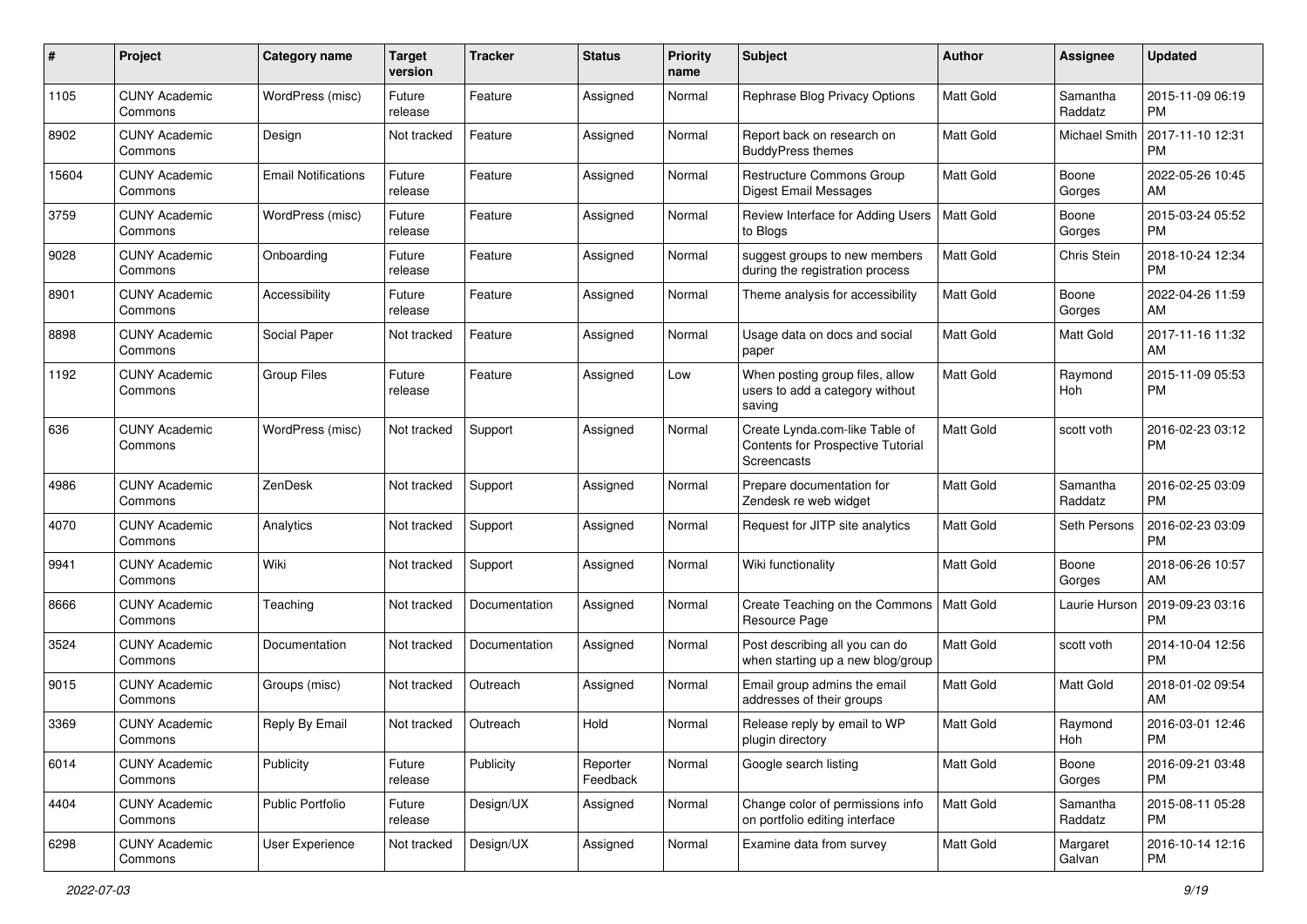| $\pmb{\sharp}$ | <b>Project</b>                  | <b>Category name</b>       | <b>Target</b><br>version | <b>Tracker</b> | <b>Status</b>        | <b>Priority</b><br>name | <b>Subject</b>                                                                                | <b>Author</b>      | Assignee            | <b>Updated</b>                |
|----------------|---------------------------------|----------------------------|--------------------------|----------------|----------------------|-------------------------|-----------------------------------------------------------------------------------------------|--------------------|---------------------|-------------------------------|
| 4235           | <b>CUNY Academic</b><br>Commons |                            | Not tracked              | Design/UX      | Assigned             | Normal                  | Explore user experience around<br>comments on forum topics vs docs                            | <b>Matt Gold</b>   | Samantha<br>Raddatz | 2015-07-21 10:23<br>AM        |
| 4903           | <b>CUNY Academic</b><br>Commons | Events                     | Future<br>release        | Design/UX      | Assigned             | Normal                  | Improving visual appearance of<br>event calendars                                             | <b>Matt Gold</b>   | Boone<br>Gorges     | 2016-10-13 11:51<br>AM        |
| 3577           | <b>CUNY Academic</b><br>Commons | My Commons                 | Future<br>release        | Design/UX      | Assigned             | Normal                  | Replies to items in My Commons                                                                | Matt Gold          | Raymond<br>Hoh      | 2015-04-09 05:19<br><b>PM</b> |
| 4027           | <b>CUNY Academic</b><br>Commons | Commons In A Box           | Not tracked              | Design/UX      | Assigned             | Normal                  | Usability review of CBOX update<br>procedures                                                 | <b>Matt Gold</b>   | Samantha<br>Raddatz | 2015-05-11 06:36<br><b>PM</b> |
| 10769          | <b>CUNY Academic</b><br>Commons | <b>WordPress Themes</b>    | Not tracked              | Bug            | Reporter<br>Feedback | Normal                  | 2011 Theme Sidebar                                                                            | Mark Webb          |                     | 2018-12-04 04:09<br><b>PM</b> |
| 11120          | <b>CUNY Academic</b><br>Commons | <b>WordPress Plugins</b>   | Not tracked              | Bug            | Reporter<br>Feedback | Normal                  | Events Manager Events Not<br>Showing Up                                                       | Mark Webb          |                     | 2019-02-27 04:10<br><b>PM</b> |
| 10678          | <b>CUNY Academic</b><br>Commons |                            | Not tracked              | Bug            | Reporter<br>Feedback | High                    | Newsletter Plugin Not Sending<br><b>Out Newsletters</b>                                       | Mark Webb          | Boone<br>Gorges     | 2019-09-16 09:38<br><b>PM</b> |
| 10262          | <b>CUNY Academic</b><br>Commons |                            | Not tracked              | Bug            | Reporter<br>Feedback | Normal                  | Newsletter Plugin: Broken Image<br>at Bottom of All Newsletters                               | Mark Webb          | Raymond<br>Hoh      | 2018-08-30 05:17<br><b>PM</b> |
| 2576           | <b>NYCDH Community</b><br>Site  |                            |                          | Bug            | Hold                 | Low                     | Test Next Button in Javascript<br><b>Tutorial Under Activities</b>                            | Mark Newton        | Alex Gil            | 2013-05-18 02:55<br><b>PM</b> |
| 2573           | NYCDH Community<br>Site         |                            |                          | Feature        | Reporter<br>Feedback | Normal                  | Add dh nyc twitter list feed to site                                                          | <b>Mark Newton</b> | Matt Gold           | 2013-05-16 11:42<br><b>PM</b> |
| 2571           | <b>NYCDH Community</b><br>Site  |                            |                          | Feature        | Assigned             | Normal                  | Add Google custom search box to<br>homepage                                                   | <b>Mark Newton</b> | Raymond<br>Hoh      | 2013-05-18 07:49<br><b>PM</b> |
| 2574           | <b>NYCDH Community</b><br>Site  |                            |                          | Feature        | Assigned             | Normal                  | Add Way to Upload Files to<br>Groups                                                          | <b>Mark Newton</b> | Raymond<br>Hoh      | 2013-05-18 07:46<br><b>PM</b> |
| 2577           | <b>NYCDH Community</b><br>Site  |                            |                          | Feature        | Assigned             | Low                     | Investigate Potential to Add Links<br>to the Forum                                            | <b>Mark Newton</b> | Alex Gil            | 2013-05-16 09:40<br><b>PM</b> |
| 9835           | <b>CUNY Academic</b><br>Commons | Group Forums               | Future<br>release        | Bug            | Assigned             | Normal                  | add a "like" function?                                                                        | Marilyn Weber      | <b>Erik Trainer</b> | 2018-06-05 01:49<br><b>PM</b> |
| 13328          | <b>CUNY Academic</b><br>Commons | Group Forums               | Not tracked              | <b>Bug</b>     | Reporter<br>Feedback | Normal                  | cross-posting in two related<br>groups                                                        | Marilyn Weber      | Raymond<br>Hoh      | 2020-09-15 10:39<br><b>PM</b> |
| 11971          | <b>CUNY Academic</b><br>Commons | <b>Email Notifications</b> | Future<br>release        | Bug            | Reporter<br>Feedback | Low                     | Pictures obscured in emailed post<br>notifications                                            | Marilyn Weber      | Raymond<br>Hoh      | 2019-11-21 01:14<br><b>PM</b> |
| 5282           | <b>CUNY Academic</b><br>Commons | Social Paper               | Future<br>release        | Bug            | <b>New</b>           | Normal                  | Replying via email directs to paper<br>but not individual comment.                            | Marilyn Weber      | Raymond<br>Hoh      | 2016-03-02 01:48<br><b>PM</b> |
| 12360          | <b>CUNY Academic</b><br>Commons | <b>WordPress Themes</b>    | Not tracked              | <b>Bug</b>     | Reporter<br>Feedback | Normal                  | site just says "DANTE We are<br>currently in maintenance mode,<br>please check back shortly." | Marilyn Weber      |                     | 2020-02-04 12:13<br><b>PM</b> |
| 5199           | <b>CUNY Academic</b><br>Commons | Social Paper               | Future<br>release        | Feature        | <b>New</b>           | Normal                  | add tables to the SP editor                                                                   | Marilyn Weber      |                     | 2016-10-24 11:27<br>AM        |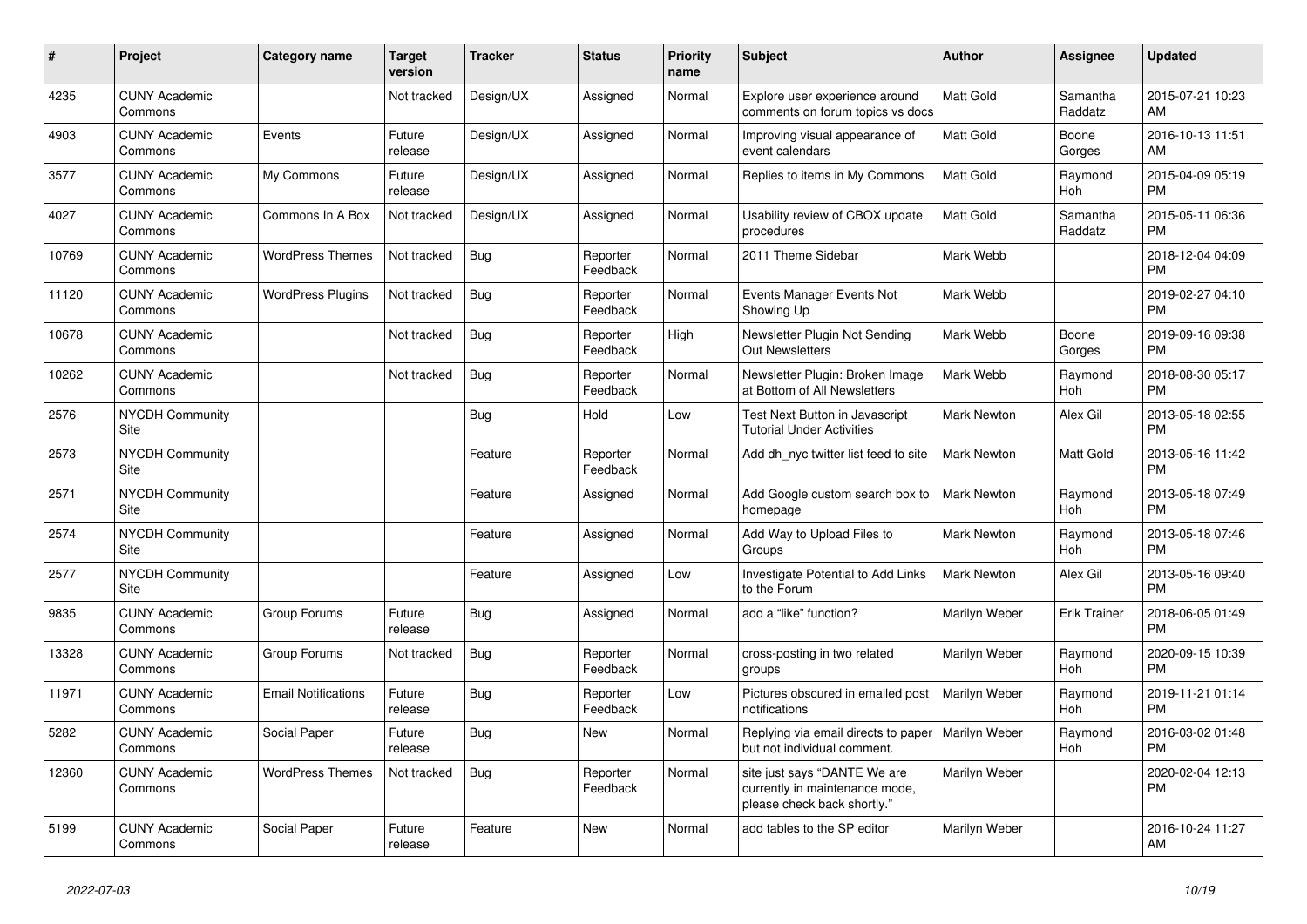| #     | <b>Project</b>                  | Category name              | <b>Target</b><br>version | <b>Tracker</b> | <b>Status</b>        | <b>Priority</b><br>name | <b>Subject</b>                                                                                                                                        | Author        | Assignee              | <b>Updated</b>                |
|-------|---------------------------------|----------------------------|--------------------------|----------------|----------------------|-------------------------|-------------------------------------------------------------------------------------------------------------------------------------------------------|---------------|-----------------------|-------------------------------|
| 5058  | <b>CUNY Academic</b><br>Commons | Social Paper               | Future<br>release        | Feature        | <b>New</b>           | Low                     | Can there be a clearer signal that<br>even when comments have<br>already been made you add<br>comments by clicking on the side?<br>(SP suggestion #5) | Marilyn Weber | Samantha<br>Raddatz   | 2016-02-11 10:24<br><b>PM</b> |
| 5992  | <b>CUNY Academic</b><br>Commons | <b>Email Notifications</b> | Future<br>release        | Feature        | <b>New</b>           | Normal                  | Changing the From line of<br>autogenerated blog emails                                                                                                | Marilyn Weber |                       | 2018-09-27 05:19<br><b>PM</b> |
| 5397  | <b>CUNY Academic</b><br>Commons | Social Paper               | Future<br>release        | Feature        | <b>New</b>           | Normal                  | frustrating to have to<br>enable/disable in SP                                                                                                        | Marilyn Weber | Samantha<br>Raddatz   | 2016-04-20 03:39<br><b>PM</b> |
| 5050  | <b>CUNY Academic</b><br>Commons | Social Paper               | Future<br>release        | Feature        | <b>New</b>           | Low                     | Making comments visible in SP<br>editing mode (SP suggestion #1)                                                                                      | Marilyn Weber | Samantha<br>Raddatz   | 2019-09-17 11:10<br><b>PM</b> |
| 13912 | <b>CUNY Academic</b><br>Commons |                            | Not tracked              | Feature        | Hold                 | Low                     | posting "missed schedule"                                                                                                                             | Marilyn Weber |                       | 2021-02-23 10:46<br>AM        |
| 5053  | <b>CUNY Academic</b><br>Commons | Social Paper               | Future<br>release        | Feature        | <b>New</b>           | Low                     | Scrollable menu to add readers<br>(SP suggestion #4)                                                                                                  | Marilyn Weber | Samantha<br>Raddatz   | 2016-04-21 05:21<br><b>PM</b> |
| 5052  | <b>CUNY Academic</b><br>Commons | Social Paper               | Future<br>release        | Feature        | <b>New</b>           | Low                     | Sentence by sentence or line by<br>line comments (SP suggestion #3)                                                                                   | Marilyn Weber | Boone<br>Gorges       | 2016-02-11 10:24<br><b>PM</b> |
| 5205  | <b>CUNY Academic</b><br>Commons | Social Paper               | Future<br>release        | Feature        | New                  | Normal                  | Social Paper folders                                                                                                                                  | Marilyn Weber |                       | 2016-02-11 10:24<br><b>PM</b> |
| 12741 | <b>CUNY Academic</b><br>Commons | <b>WordPress Plugins</b>   | Not tracked              | Support        | Reporter<br>Feedback | Normal                  | Tableau Public Viz Block                                                                                                                              | Marilyn Weber | Raymond<br><b>Hoh</b> | 2020-05-12 11:00<br>AM        |
| 12352 | <b>CUNY Academic</b><br>Commons |                            | Not tracked              | Support        | <b>New</b>           | Normal                  | 'posts list" page builder block<br>option                                                                                                             | Marilyn Weber |                       | 2020-02-03 01:29<br><b>PM</b> |
| 11848 | <b>CUNY Academic</b><br>Commons |                            | Not tracked              | Support        | Hold                 | Normal                  | a Dean of Faculty wants to share<br>a large file                                                                                                      | Marilyn Weber |                       | 2019-09-24 08:44<br>AM        |
| 13034 | <b>CUNY Academic</b><br>Commons |                            | Not tracked              | Support        | Reporter<br>Feedback | Normal                  | a site is asking people to join the<br>Commons to get a download                                                                                      | Marilyn Weber |                       | 2020-07-12 07:23<br>AM        |
| 13255 | <b>CUNY Academic</b><br>Commons |                            | Not tracked              | Support        | Reporter<br>Feedback | Normal                  | Accessibility problems                                                                                                                                | Marilyn Weber |                       | 2020-09-01 05:48<br><b>PM</b> |
| 15370 | <b>CUNY Academic</b><br>Commons |                            |                          | Support        | Reporter<br>Feedback | Normal                  | All-in-One Event Calendar?                                                                                                                            | Marilyn Weber |                       | 2022-02-17 11:03<br>AM        |
| 11787 | <b>CUNY Academic</b><br>Commons |                            | Not tracked              | Support        | Reporter<br>Feedback | Normal                  | automated comments notifications<br>on ZenDesk                                                                                                        | Marilyn Weber |                       | 2019-08-26 06:18<br><b>PM</b> |
| 13975 | <b>CUNY Academic</b><br>Commons | Social Paper               | Not tracked              | Support        | Reporter<br>Feedback | Normal                  | can't approve comments on Social   Marilyn Weber<br>Paper paper                                                                                       |               |                       | 2021-02-12 09:33<br>AM        |
| 10657 | <b>CUNY Academic</b><br>Commons |                            | Not tracked              | Support        | Reporter<br>Feedback | Normal                  | child theme problems                                                                                                                                  | Marilyn Weber |                       | 2018-11-08 01:19<br><b>PM</b> |
| 11519 | <b>CUNY Academic</b><br>Commons |                            | Not tracked              | Support        | Assigned             | Normal                  | comment option not appearing                                                                                                                          | Marilyn Weber |                       | 2019-09-24 10:28<br>AM        |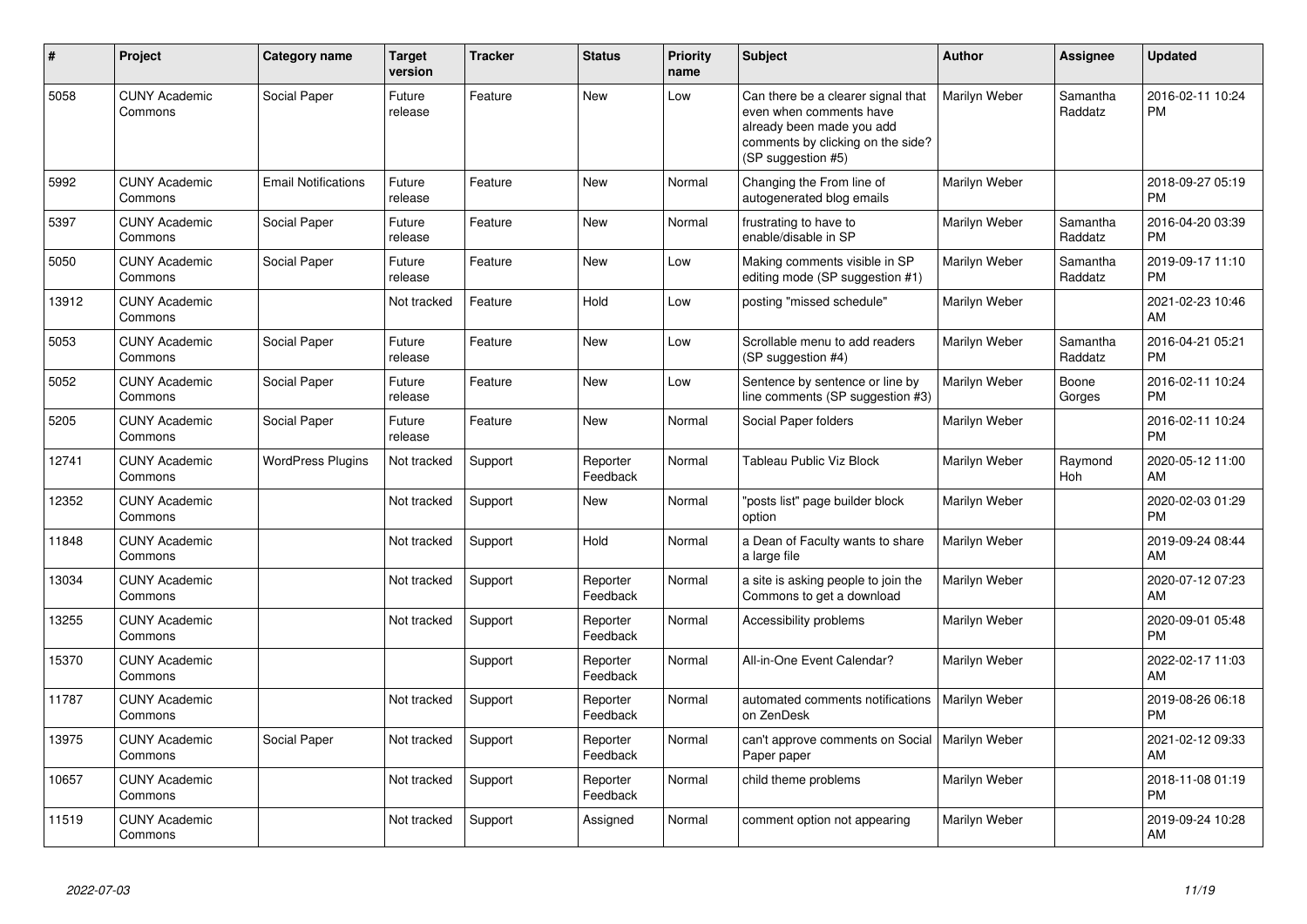| #     | Project                         | Category name    | <b>Target</b><br>version | <b>Tracker</b> | <b>Status</b>        | <b>Priority</b><br>name | <b>Subject</b>                                                    | <b>Author</b> | <b>Assignee</b>  | <b>Updated</b>                |
|-------|---------------------------------|------------------|--------------------------|----------------|----------------------|-------------------------|-------------------------------------------------------------------|---------------|------------------|-------------------------------|
| 11149 | <b>CUNY Academic</b><br>Commons |                  | Not tracked              | Support        | Reporter<br>Feedback | Normal                  | comments getting blocked                                          | Marilyn Weber | Raymond<br>Hoh   | 2019-03-26 11:40<br>AM        |
| 11509 | <b>CUNY Academic</b><br>Commons |                  | Not tracked              | Support        | Reporter<br>Feedback | Normal                  | deleted Page causing a Menu<br>problem?                           | Marilyn Weber |                  | 2019-06-04 09:54<br><b>AM</b> |
| 15260 | <b>CUNY Academic</b><br>Commons |                  |                          | Support        | Reporter<br>Feedback | Normal                  | Diacritical markings   European<br><b>Stages</b>                  | Marilyn Weber |                  | 2022-02-04 08:16<br>AM        |
| 9207  | <b>CUNY Academic</b><br>Commons |                  | Future<br>release        | Support        | Reporter<br>Feedback | Normal                  | display dashboards made in<br>Tableau?                            | Marilyn Weber | Boone<br>Gorges  | 2018-04-10 10:42<br>AM        |
| 12382 | <b>CUNY Academic</b><br>Commons | Membership       | Not tracked              | Support        | New                  | Normal                  | Email request change                                              | Marilyn Weber | Marilyn<br>Weber | 2020-02-06 12:56<br><b>PM</b> |
| 15655 | <b>CUNY Academic</b><br>Commons |                  | 2.0.3                    | Support        | Reporter<br>Feedback | Normal                  | Event Aggregator plugin?                                          | Marilyn Weber |                  | 2022-06-29 11:32<br><b>AM</b> |
| 15565 | <b>CUNY Academic</b><br>Commons |                  |                          | Support        | New                  | Normal                  | Events - send updates to an email<br>listserv                     | Marilyn Weber |                  | 2022-03-10 01:06<br><b>PM</b> |
| 14398 | <b>CUNY Academic</b><br>Commons |                  | Not tracked              | Support        | Reporter<br>Feedback | Normal                  | Events plug-in notification problem                               | Marilyn Weber |                  | 2021-05-11 11:21<br>AM        |
| 15169 | <b>CUNY Academic</b><br>Commons |                  | 2.0.3                    | Support        | Reporter<br>Feedback | Normal                  | new Prelude website zipfiles for<br>custom theme and other files. | Marilyn Weber |                  | 2022-06-29 11:32<br>AM        |
| 15045 | <b>CUNY Academic</b><br>Commons |                  |                          | Support        | <b>New</b>           | Normal                  | no result for KCeL in the search<br>box on the commons            | Marilyn Weber |                  | 2021-12-10 11:29<br>AM        |
| 14074 | <b>CUNY Academic</b><br>Commons | WordPress (misc) | Not tracked              | Support        | Reporter<br>Feedback | Normal                  | page password protection problem                                  | Marilyn Weber |                  | 2021-03-02 11:03<br>AM        |
| 8607  | <b>CUNY Academic</b><br>Commons |                  | Not tracked              | Support        | New                  | Normal                  | Paypal?                                                           | Marilyn Weber | Matt Gold        | 2018-05-15 01:37<br><b>PM</b> |
| 11771 | <b>CUNY Academic</b><br>Commons |                  | Not tracked              | Support        | Reporter<br>Feedback | Normal                  | post displays in sections                                         | Marilyn Weber |                  | 2019-08-20 10:34<br>AM        |
| 14900 | <b>CUNY Academic</b><br>Commons |                  | Not tracked              | Support        | Reporter<br>Feedback | Normal                  | previous theme?                                                   | Marilyn Weber |                  | 2021-10-25 10:31<br>AM        |
| 13286 | <b>CUNY Academic</b><br>Commons |                  | Not tracked              | Support        | New                  | Normal                  | problem connecting with<br>WordPress app                          | Marilyn Weber | Raymond<br>Hoh   | 2020-09-08 11:16<br><b>AM</b> |
| 15685 | <b>CUNY Academic</b><br>Commons |                  |                          | Support        | New                  | High                    | problem with chrome?                                              | Marilyn Weber |                  | 2022-04-25 03:40<br><b>PM</b> |
| 16110 | <b>CUNY Academic</b><br>Commons |                  |                          | Support        | Reporter<br>Feedback | Normal                  | remove Creative Commons<br>license from pages?                    | Marilyn Weber | Raymond<br>Hoh   | 2022-05-17 06:11<br><b>PM</b> |
| 16099 | <b>CUNY Academic</b><br>Commons |                  |                          | Support        | Reporter<br>Feedback | Normal                  | request for Newsletter Glue                                       | Marilyn Weber |                  | 2022-05-13 12:14<br><b>PM</b> |
| 15816 | <b>CUNY Academic</b><br>Commons |                  | Not tracked              | Support        | <b>New</b>           | Normal                  | slow loading at SPS                                               | Marilyn Weber |                  | 2022-04-05 01:26<br>PM        |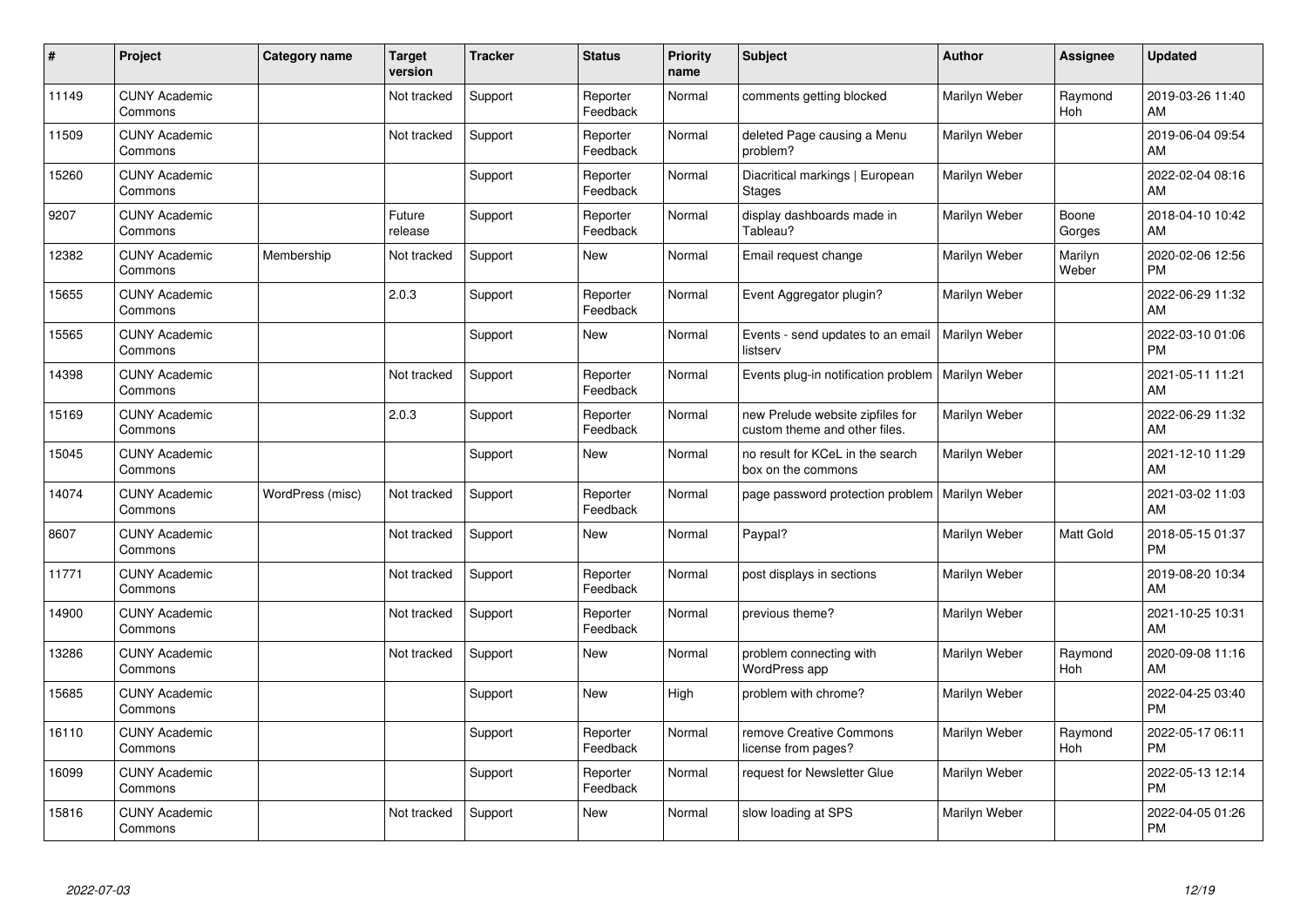| #     | Project                         | <b>Category name</b>      | <b>Target</b><br>version | <b>Tracker</b> | <b>Status</b>        | Priority<br>name | <b>Subject</b>                                                                             | <b>Author</b>   | <b>Assignee</b>     | <b>Updated</b>                |
|-------|---------------------------------|---------------------------|--------------------------|----------------|----------------------|------------------|--------------------------------------------------------------------------------------------|-----------------|---------------------|-------------------------------|
| 14911 | <b>CUNY Academic</b><br>Commons | <b>WordPress Themes</b>   | Not tracked              | Support        | <b>New</b>           | Normal           | Twentytwentyone theme                                                                      | Marilyn Weber   |                     | 2021-10-28 10:37<br>AM        |
| 12350 | <b>CUNY Academic</b><br>Commons | <b>Blogs (BuddyPress)</b> | Not tracked              | Support        | Reporter<br>Feedback | Normal           | URL creation problem                                                                       | Marilyn Weber   |                     | 2020-02-03 11:27<br>AM        |
| 14784 | <b>CUNY Academic</b><br>Commons |                           |                          | Support        | Reporter<br>Feedback | Normal           | User report of logo problem when<br>using Customizer theme                                 | Marilyn Weber   |                     | 2021-09-17 10:25<br>AM        |
| 10273 | <b>CUNY Academic</b><br>Commons | Registration              | Not tracked              | Support        | Reporter<br>Feedback | Normal           | users combining CF and campus<br>address                                                   | Marilyn Weber   |                     | 2019-09-18 10:58<br>AM        |
| 7828  | <b>CUNY Academic</b><br>Commons |                           | Not tracked              | Feature        | Assigned             | Normal           | Theme Assessment 2017                                                                      | Margaret Galvan | Margaret<br>Galvan  | 2017-05-02 10:41<br><b>PM</b> |
| 8211  | <b>CUNY Academic</b><br>Commons | <b>WordPress Themes</b>   | Future<br>release        | Feature        | New                  | Normal           | Theme Suggestions: Material<br>Design-Inspired Themes                                      | Margaret Galvan | Margaret<br>Galvan  | 2017-08-07 02:48<br><b>PM</b> |
| 8078  | <b>CUNY Academic</b><br>Commons | <b>WordPress Plugins</b>  | Future<br>release        | System Upgrade | Assigned             | Normal           | <b>CommentPress Updates</b>                                                                | Margaret Galvan | Christian<br>Wach   | 2017-05-08 03:49<br><b>PM</b> |
| 13430 | <b>CUNY Academic</b><br>Commons | Reply By Email            | Not tracked              | Bug            | New                  | Normal           | Delay in RBE                                                                               | Luke Waltzer    | Raymond<br>Hoh      | 2020-10-13 11:16<br>AM        |
| 7928  | <b>CUNY Academic</b><br>Commons | Group Forums              | Not tracked              | Bug            | <b>New</b>           | Normal           | Duplicate Forum post                                                                       | Luke Waltzer    | Raymond<br>Hoh      | 2017-04-11 09:27<br><b>PM</b> |
| 5268  | <b>CUNY Academic</b><br>Commons | Group Forums              | Future<br>release        | Bug            | Assigned             | Normal           | Long-time to post to multiple<br>groups                                                    | Luke Waltzer    | Daniel Jones        | 2016-09-07 06:31<br><b>PM</b> |
| 5317  | <b>CUNY Academic</b><br>Commons | Group Blogs               | Not tracked              | Bug            | Reporter<br>Feedback | Normal           | Notifications of New Post Didn't<br>Come                                                   | Luke Waltzer    | Samantha<br>Raddatz | 2016-03-21 10:41<br><b>PM</b> |
| 6356  | <b>CUNY Academic</b><br>Commons | <b>WordPress Plugins</b>  | Future<br>release        | Bug            | Reporter<br>Feedback | Low              | Should Subscribe2 be<br>deprecated?                                                        | Luke Waltzer    |                     | 2017-03-20 12:20<br><b>PM</b> |
| 7981  | <b>CUNY Academic</b><br>Commons | Social Paper              | Future<br>release        | Bug            | <b>New</b>           | Normal           | Social Paper comments should<br>not go to spam                                             | Luke Waltzer    | Boone<br>Gorges     | 2018-04-16 03:52<br><b>PM</b> |
| 6644  | <b>CUNY Academic</b><br>Commons |                           | Not tracked              | Bug            | Reporter<br>Feedback | High             | White Screen at Login Pge                                                                  | Luke Waltzer    | Raymond<br>Hoh      | 2016-11-21 10:34<br><b>PM</b> |
| 9895  | <b>CUNY Academic</b><br>Commons | Onboarding                | Future<br>release        | Feature        | Assigned             | Normal           | Add "Accept Invitation"<br>link/button/function to Group<br>and/or Site invitation emails? | Luke Waltzer    | Boone<br>Gorges     | 2018-06-07 12:42<br><b>PM</b> |
| 6078  | <b>CUNY Academic</b><br>Commons | <b>Blogs (BuddyPress)</b> | Future<br>release        | Feature        | <b>New</b>           | Normal           | <b>Explore Adding Network Blog</b><br>Metadata Plugin                                      | Luke Waltzer    | Luke Waltzer        | 2016-10-11 10:29<br><b>PM</b> |
| 8835  | <b>CUNY Academic</b><br>Commons | <b>Blogs (BuddyPress)</b> | Future<br>release        | Feature        | <b>New</b>           | Normal           | Extend cuny.is shortlinks to sites                                                         | Luke Waltzer    | Boone<br>Gorges     | 2022-04-26 11:59<br>AM        |
| 6389  | <b>CUNY Academic</b><br>Commons | <b>BuddyPress Docs</b>    | Future<br>release        | Feature        | New                  | Low              | Make Discussion Area Visible<br>When Editing a Doc                                         | Luke Waltzer    | Boone<br>Gorges     | 2016-10-21 04:16<br><b>PM</b> |
| 5225  | <b>CUNY Academic</b><br>Commons | Registration              | Future<br>release        | Feature        | Assigned             | Normal           | On-boarding Issues                                                                         | Luke Waltzer    | Samantha<br>Raddatz | 2016-02-12 02:58<br><b>PM</b> |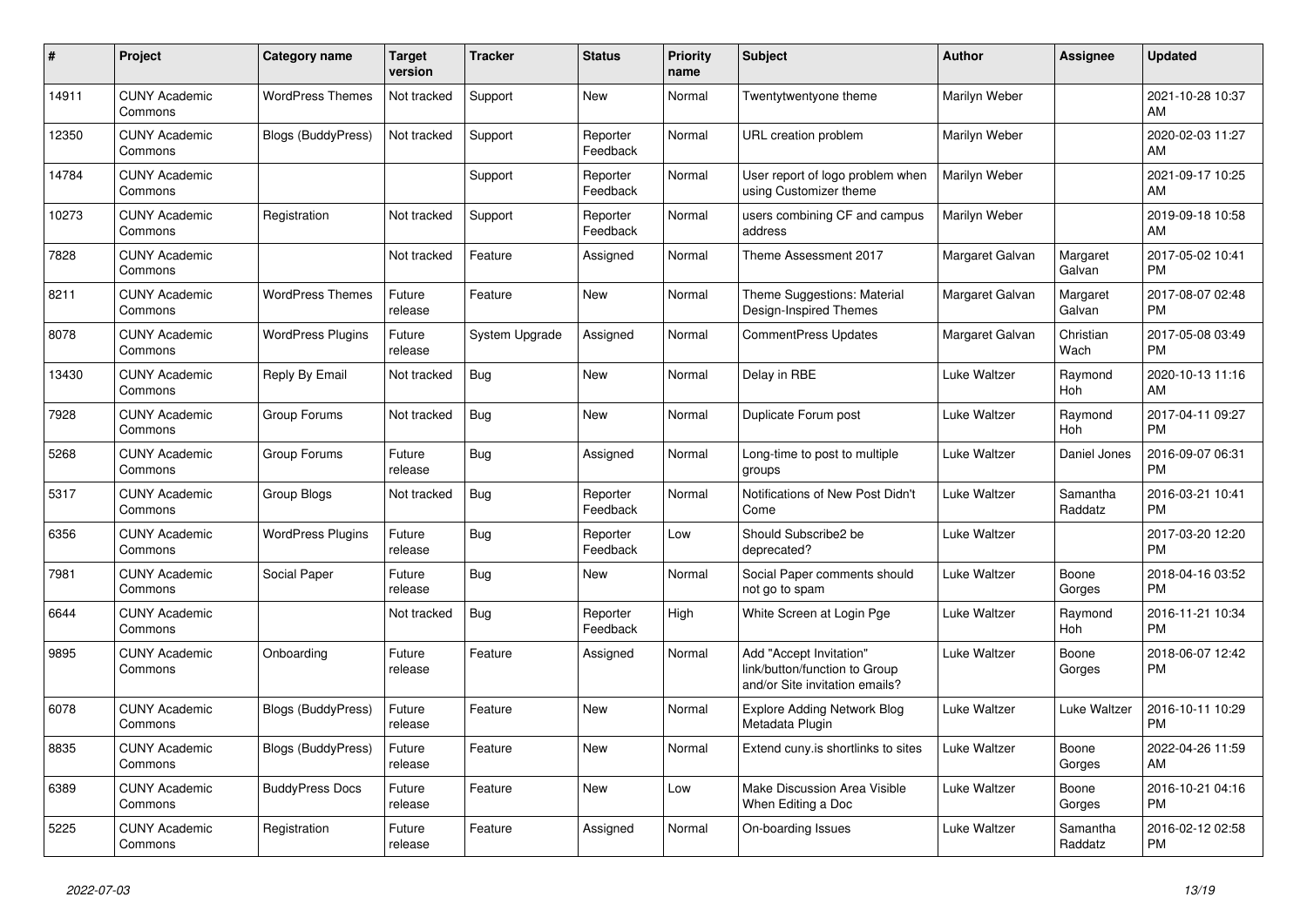| $\pmb{\sharp}$ | <b>Project</b>                  | <b>Category name</b>     | <b>Target</b><br>version | <b>Tracker</b> | <b>Status</b>        | <b>Priority</b><br>name | <b>Subject</b>                                                               | <b>Author</b> | Assignee         | <b>Updated</b>                |
|----------------|---------------------------------|--------------------------|--------------------------|----------------|----------------------|-------------------------|------------------------------------------------------------------------------|---------------|------------------|-------------------------------|
| 9211           | <b>CUNY Academic</b><br>Commons | <b>WordPress Plugins</b> | Future<br>release        | Support        | Reporter<br>Feedback | Normal                  | Auto-Role Setting in Forum Plugin<br><b>Causing Some Confusion</b>           | Luke Waltzer  | Boone<br>Gorges  | 2018-03-13 11:44<br>AM        |
| 7624           | <b>CUNY Academic</b><br>Commons | BuddyPress (misc)        | Future<br>release        | Design/UX      | New                  | Normal                  | <b>BP Notifications</b>                                                      | Luke Waltzer  | Paige Dupont     | 2017-02-08 10:43<br><b>PM</b> |
| 6392           | <b>CUNY Academic</b><br>Commons | Group Forums             | Future<br>release        | Design/UX      | Assigned             | Low                     | Composition/Preview Panes in<br>Forum Posts                                  | Luke Waltzer  | Paige Dupont     | 2016-10-21 04:26<br><b>PM</b> |
| 2325           | <b>CUNY Academic</b><br>Commons | BuddyPress (misc)        | Future<br>release        | Feature        | Assigned             | Low                     | Profile should have separate fields<br>for first/last names                  | local admin   | Boone<br>Gorges  | 2015-11-09 06:09<br><b>PM</b> |
| 2610           | <b>CUNY Academic</b><br>Commons | Group Invitations        | Future<br>release        | Feature        | Assigned             | Low                     | Request: Custom invitation<br>message to group invites                       | local admin   | Boone<br>Gorges  | 2015-11-09 06:13<br><b>PM</b> |
| 2175           | <b>CUNY Academic</b><br>Commons | WordPress (misc)         | Not tracked              | Support        | Assigned             | Normal                  | Subscibe 2 vs. Jetpack<br>subscription options                               | local admin   | Matt Gold        | 2016-01-26 04:58<br><b>PM</b> |
| 2612           | <b>CUNY Academic</b><br>Commons |                          | Not tracked              | Publicity      | Assigned             | Normal                  | Pinterest site for the Commons                                               | local admin   | Sarah<br>Morgano | 2016-03-04 11:19<br>AM        |
| 9060           | <b>CUNY Academic</b><br>Commons | Commons In A Box         | Not tracked              | Bug            | Hold                 | Normal                  | Problems with CBox image library<br>upload                                   | Lisa Rhody    | Raymond<br>Hoh   | 2018-01-10 03:26<br><b>PM</b> |
| 11415          | <b>CUNY Academic</b><br>Commons | <b>WordPress Plugins</b> | Not tracked              | Bug            | Reporter<br>Feedback | Normal                  | Blog Subscriptions in Jetpack                                                | Laurie Hurson |                  | 2019-05-14 10:34<br>AM        |
| 14936          | <b>CUNY Academic</b><br>Commons |                          |                          | Bug            | New                  | Normal                  | Commons websites blocked by<br>SPS campus network                            | Laurie Hurson |                  | 2021-11-03 03:57<br><b>PM</b> |
| 14940          | <b>CUNY Academic</b><br>Commons |                          |                          | <b>Bug</b>     | New                  | Normal                  | Discrepancy between Commons<br>profile "sites" and actual # of sites         | Laurie Hurson |                  | 2021-11-08 11:09<br>AM        |
| 9289           | <b>CUNY Academic</b><br>Commons | <b>WordPress Plugins</b> | Future<br>release        | Bug            | Reporter<br>Feedback | Normal                  | Email Users Plugin                                                           | Laurie Hurson | Boone<br>Gorges  | 2018-10-24 12:34<br><b>PM</b> |
| 11879          | <b>CUNY Academic</b><br>Commons |                          | Not tracked              | <b>Bug</b>     | New                  | Normal                  | Hypothesis comments appearing<br>on multiple, different pdfs across<br>blogs | Laurie Hurson | Laurie Hurson    | 2019-09-19 02:39<br><b>PM</b> |
| 15757          | <b>CUNY Academic</b><br>Commons |                          |                          | <b>Bug</b>     | New                  | Normal                  | Members # do not match                                                       | Laurie Hurson |                  | 2022-03-30 04:52<br><b>PM</b> |
| 16199          | <b>CUNY Academic</b><br>Commons | <b>Directories</b>       | 2.0.3                    | Bug            | <b>New</b>           | Normal                  | Removed "Semester" Filter from<br><b>Courses Directory</b>                   | Laurie Hurson | Boone<br>Gorges  | 2022-06-29 11:32<br>AM.       |
| 12438          | <b>CUNY Academic</b><br>Commons | Courses                  | Not tracked              | <b>Bug</b>     | <b>New</b>           | Normal                  | Site appearing twice                                                         | Laurie Hurson | Boone<br>Gorges  | 2020-02-18 01:34<br><b>PM</b> |
| 11789          | <b>CUNY Academic</b><br>Commons | Courses                  | Future<br>release        | Feature        | New                  | Normal                  | Ability to remove item from<br>Courses list                                  | Laurie Hurson | Sonja Leix       | 2019-09-24 12:28<br><b>PM</b> |
| 15613          | <b>CUNY Academic</b><br>Commons |                          | 2.0.3                    | Feature        | Reporter<br>Feedback | Normal                  | Adding "Passster" plugin                                                     | Laurie Hurson |                  | 2022-06-29 11:32<br>AM        |
| 15923          | <b>CUNY Academic</b><br>Commons |                          | Not tracked              | Feature        | Reporter<br>Feedback | Normal                  | <b>Bellows Plugin Adjustments</b>                                            | Laurie Hurson |                  | 2022-04-20 10:10<br>AM        |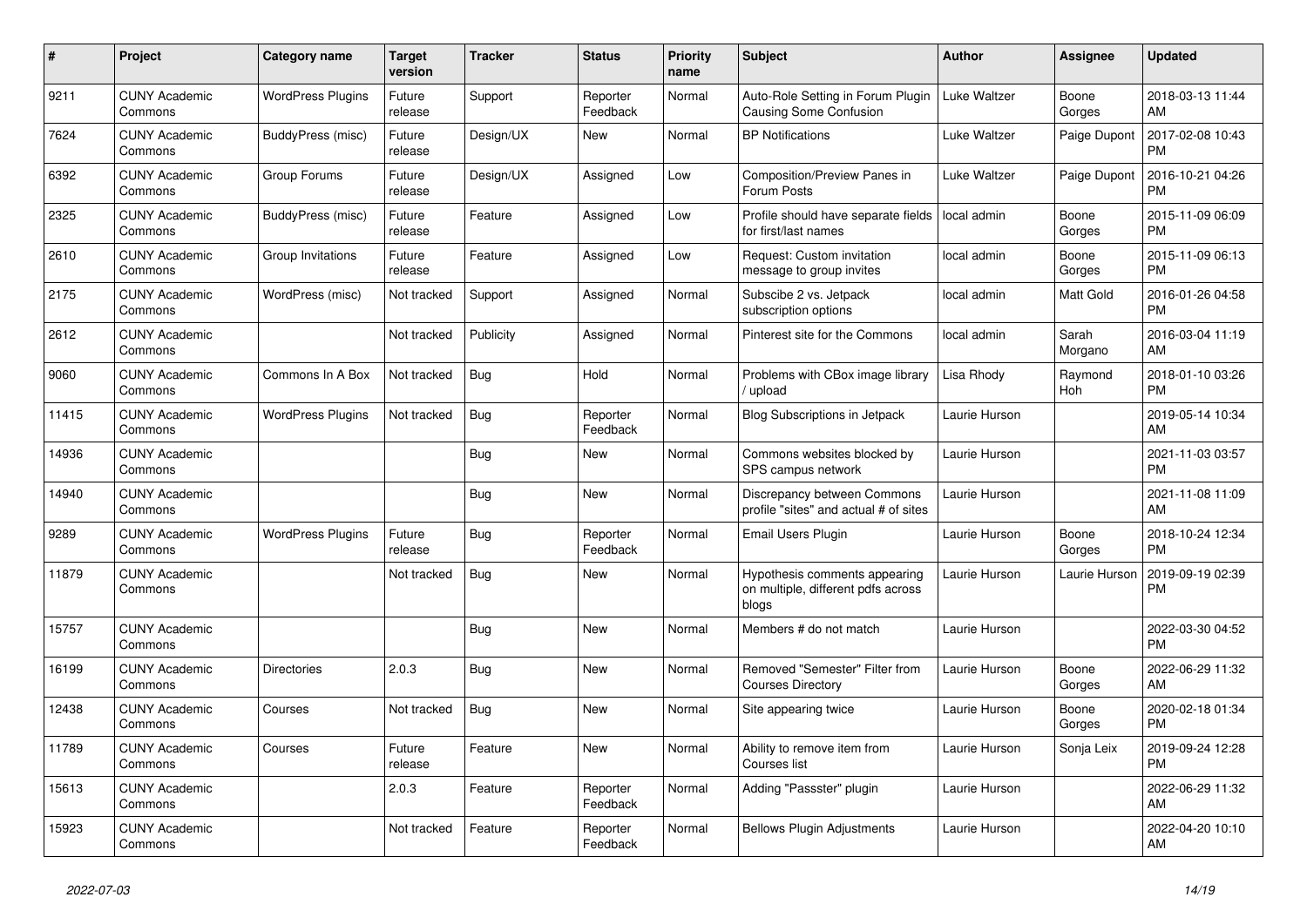| #     | Project                         | <b>Category name</b>     | Target<br>version | <b>Tracker</b> | <b>Status</b>        | <b>Priority</b><br>name | <b>Subject</b>                                                        | <b>Author</b> | <b>Assignee</b>     | <b>Updated</b>                |
|-------|---------------------------------|--------------------------|-------------------|----------------|----------------------|-------------------------|-----------------------------------------------------------------------|---------------|---------------------|-------------------------------|
| 14787 | <b>CUNY Academic</b><br>Commons | Plugin Packages          | Future<br>release | Feature        | <b>New</b>           | Normal                  | Creating a "Design" plugin<br>package                                 | Laurie Hurson | scott voth          | 2022-04-27 04:56<br><b>PM</b> |
| 12121 | <b>CUNY Academic</b><br>Commons | <b>WordPress Plugins</b> | 2.0.3             | Feature        | Reporter<br>Feedback | Normal                  | Embedding H5P Iframes on<br><b>Commons Site</b>                       | Laurie Hurson | Boone<br>Gorges     | 2022-06-29 11:32<br>AM.       |
| 13650 | <b>CUNY Academic</b><br>Commons | Group Library            | Future<br>release | Feature        | <b>New</b>           | Normal                  | Forum Attachments in Group<br>Library                                 | Laurie Hurson |                     | 2021-11-19 12:30<br><b>PM</b> |
| 11131 | <b>CUNY Academic</b><br>Commons |                          | Future<br>release | Feature        | Reporter<br>Feedback | Normal                  | Image Annotation Plugins                                              | Laurie Hurson |                     | 2019-02-26 11:33<br>AM        |
| 12446 | <b>CUNY Academic</b><br>Commons | Groups (misc)            | Future<br>release | Feature        | Reporter<br>Feedback | Normal                  | Toggle default site to group forum<br>posting                         | Laurie Hurson | Laurie Hurson       | 2020-03-10 11:57<br>AM        |
| 15176 | <b>CUNY Academic</b><br>Commons |                          | Not tracked       | Support        | Reporter<br>Feedback | Normal                  | Archiving Q Writing & Old<br>Wordpress Sites on the Commons           | Laurie Hurson |                     | 2022-02-08 10:28<br>AM        |
| 12484 | <b>CUNY Academic</b><br>Commons |                          | Not tracked       | Support        | Reporter<br>Feedback | Normal                  | Sign up Code for COIL Course<br>starting in March                     | Laurie Hurson | Matt Gold           | 2020-03-02 02:26<br><b>PM</b> |
| 12328 | <b>CUNY Academic</b><br>Commons |                          | Not tracked       | Support        | New                  | Normal                  | Sign up Code for Non-CUNY<br>Faculty                                  | Laurie Hurson |                     | 2020-01-28 10:25<br><b>AM</b> |
| 14538 | <b>CUNY Academic</b><br>Commons |                          | Not tracked       | Support        | Reporter<br>Feedback | Normal                  | <b>Weebly To Commons</b>                                              | Laurie Hurson |                     | 2021-09-14 10:47<br>AM        |
| 14504 | <b>CUNY Academic</b><br>Commons |                          | Not tracked       | Publicity      | Reporter<br>Feedback | Normal                  | Adding showcases to home page<br>menu                                 | Laurie Hurson | Boone<br>Gorges     | 2022-01-19 03:26<br>PM        |
| 14475 | <b>CUNY Academic</b><br>Commons |                          | Not tracked       | Publicity      | New                  | Normal                  | <b>OER Showcase Page</b>                                              | Laurie Hurson | Laurie Hurson       | 2021-09-14 10:46<br>AM        |
| 11843 | <b>CUNY Academic</b><br>Commons | WordPress (misc)         | Future<br>release | Design/UX      | New                  | Normal                  | Tweaking the Gutenberg Editor<br>Interface                            | Laurie Hurson |                     | 2022-04-26 12:00<br><b>PM</b> |
| 6755  | <b>CUNY Academic</b><br>Commons | WordPress (misc)         | Future<br>release | Bug            | New                  | Normal                  | Cannot Deactivate Plugin                                              | Laura Kane    |                     | 2016-11-16 01:12<br><b>PM</b> |
| 3473  | <b>CUNY Academic</b><br>Commons | User Experience          | Future<br>release | Feature        | Assigned             | Normal                  | Commons profile: Add help info<br>about "Positions" replacing "title" | Keith Miyake  | Samantha<br>Raddatz | 2015-11-09 02:28<br><b>PM</b> |
| 11649 | <b>CUNY Academic</b><br>Commons | <b>WordPress Plugins</b> | 2.0.3             | Bug            | In Progress          | Normal                  | CC license displayed on every<br>page                                 | Gina Cherry   | Raymond<br>Hoh      | 2022-06-29 11:32<br><b>AM</b> |
| 12004 | <b>CUNY Academic</b><br>Commons |                          | Not tracked       | Support        | Reporter<br>Feedback | Normal                  | Notifications for spam blog<br>comments                               | Gina Cherry   | Raymond<br>Hoh      | 2019-11-01 12:05<br><b>PM</b> |
| 14842 | <b>CUNY Academic</b><br>Commons |                          | Not tracked       | Support        | Reporter<br>Feedback | Normal                  | Question about widgets and block<br>editor                            | Gina Cherry   |                     | 2021-10-06 03:01<br><b>PM</b> |
| 11545 | <b>CUNY Academic</b><br>Commons | <b>WordPress Plugins</b> | Not tracked       | Support        | New                  | Normal                  | <b>Twitter searches in WordPress</b>                                  | Gina Cherry   | Matt Gold           | 2019-09-23 01:03<br><b>PM</b> |
| 13457 | <b>CUNY Academic</b><br>Commons | Group Forums             | 2.0.3             | Bug            | <b>New</b>           | High                    | Forum post not sending<br>notifications                               | Filipa Calado | Raymond<br>Hoh      | 2022-06-29 11:32<br>AM        |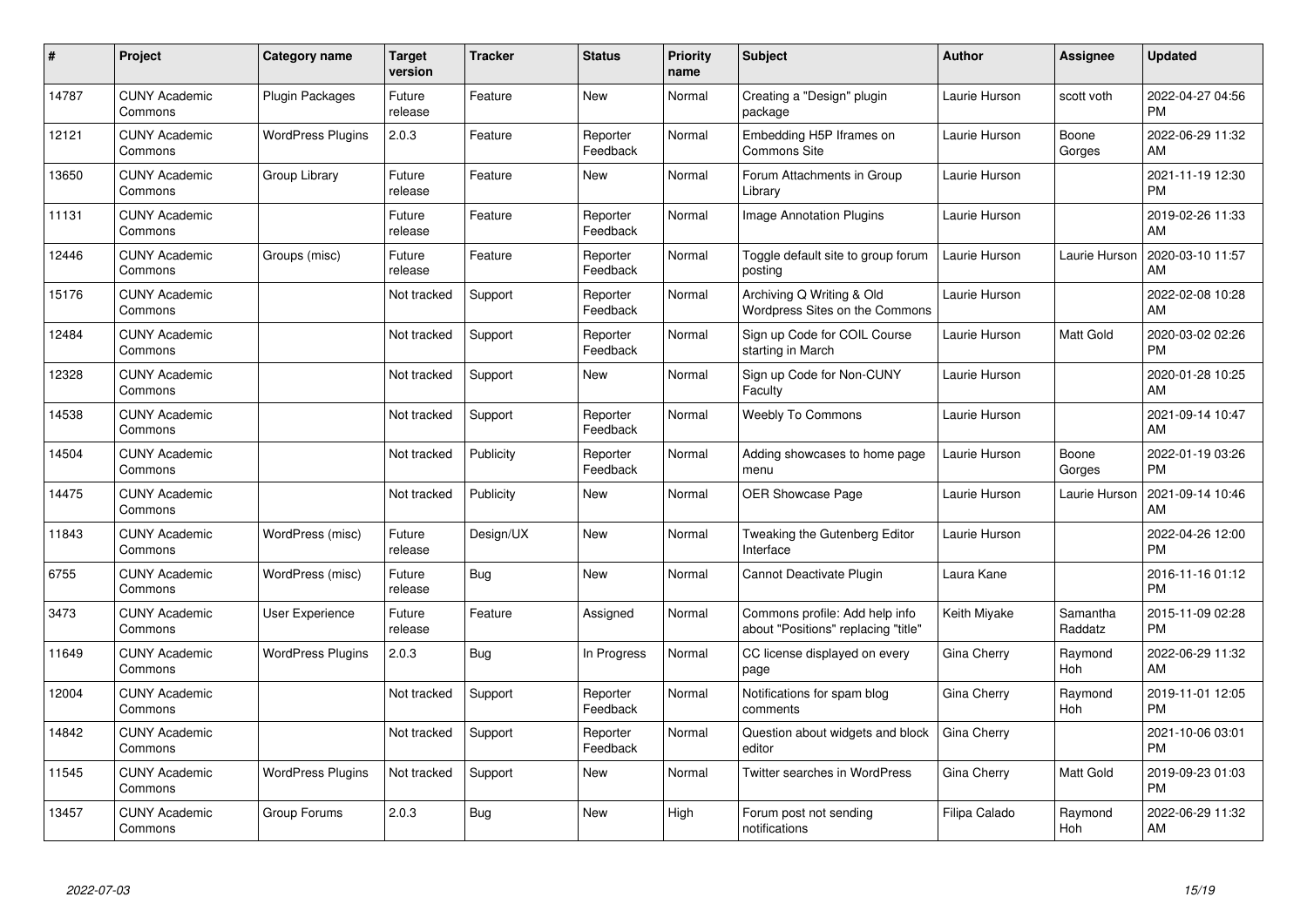| #     | Project                                                          | <b>Category name</b>     | <b>Target</b><br>version | <b>Tracker</b> | <b>Status</b> | Priority<br>name | <b>Subject</b>                                                    | <b>Author</b>      | <b>Assignee</b>     | <b>Updated</b>                |
|-------|------------------------------------------------------------------|--------------------------|--------------------------|----------------|---------------|------------------|-------------------------------------------------------------------|--------------------|---------------------|-------------------------------|
| 12062 | AD/O365 Transition<br>from NonMatric to<br>Matriculated Students |                          |                          | Feature        | In Progress   | Normal           | create solution and console<br>project                            | Emilio Rodriguez   | Emilio<br>Rodriguez | 2019-11-12 03:56<br>PM.       |
| 11968 | JustPublics@365<br>MediaCamp                                     |                          |                          | Feature        | <b>New</b>    | Normal           | Nanoscience Retractable Display<br>Unit                           | Donald Cherry      | Bonnie<br>Eissner   | 2021-02-19 08:50<br>AM        |
| 3615  | <b>CUNY Academic</b><br>Commons                                  | Redmine                  | Not tracked              | Feature        | <b>New</b>    | Low              | Create Redmine issues via email                                   | Dominic Giglio     | Boone<br>Gorges     | 2017-11-16 11:36<br>AM.       |
| 9729  | <b>CUNY Academic</b><br>Commons                                  | <b>SEO</b>               | Not tracked              | Support        | New           | Normal           | 503 Errors showing on<br>newlaborforum.cuny.edu                   | Diane Krauthamer   | Raymond<br>Hoh      | 2018-05-22 04:48<br><b>PM</b> |
| 13199 | <b>CUNY Academic</b><br>Commons                                  | Group Forums             | Future<br>release        | Feature        | <b>New</b>    | Normal           | Favoring Groups over bbPress<br>plugin                            | Colin McDonald     | Colin<br>McDonald   | 2021-11-19 12:28<br><b>PM</b> |
| 13370 | <b>CUNY Academic</b><br>Commons                                  | Group Library            | Future<br>release        | Feature        | <b>New</b>    | Normal           | Library bulk deletion and folder<br>editing                       | Colin McDonald     | Boone<br>Gorges     | 2020-10-13 10:41<br>AM        |
| 15210 | <b>CUNY Academic</b><br>Commons                                  | Analytics                | Not tracked              | Design/UX      | New           | Normal           | Google Analytics improvements                                     | Colin McDonald     | Boone<br>Gorges     | 2022-05-24 10:47<br>AM        |
| 2881  | <b>CUNY Academic</b><br>Commons                                  | <b>Public Portfolio</b>  | Future<br>release        | Feature        | Assigned      | Normal           | Redesign the UX for Profiles                                      | Chris Stein        | Chris Stein         | 2016-10-13 12:45<br><b>PM</b> |
| 3565  | <b>CUNY Academic</b><br>Commons                                  | My Commons               | Not tracked              | Documentation  | New           | Normal           | Load Newest inconsistencies                                       | Chris Stein        | scott voth          | 2015-11-09 01:16<br><b>PM</b> |
| 2666  | <b>CUNY Academic</b><br>Commons                                  | About page               | Not tracked              | Documentation  | Assigned      | Normal           | <b>Update About Text</b>                                          | Chris Stein        | Luke Waltzer        | 2016-03-04 11:19<br><b>AM</b> |
| 3059  | <b>CUNY Academic</b><br>Commons                                  | Group Forums             | Future<br>release        | Design/UX      | New           | Normal           | Forum Post Permissable Content<br><b>Explanatory Text</b>         | Chris Stein        | Chris Stein         | 2015-04-02 11:27<br>AM        |
| 860   | <b>CUNY Academic</b><br>Commons                                  | Design                   | Future<br>release        | Design/UX      | Assigned      | Normal           | <b>Standardize Button Treatment</b><br><b>Across the Commons</b>  | Chris Stein        | Chris Stein         | 2014-05-01 09:45<br>AM        |
| 1460  | <b>CUNY Academic</b><br>Commons                                  | Analytics                | Future<br>release        | Feature        | Assigned      | Normal           | Update System Report                                              | <b>Brian Foote</b> | Boone<br>Gorges     | 2015-11-09 06:13<br><b>PM</b> |
| 5488  | <b>CUNY Academic</b><br>Commons                                  | Social Paper             | Future<br>release        | Bug            | New           | Normal           | Add a "last edited by" field to<br>Social Paper group directories | Boone Gorges       |                     | 2016-04-21 10:05<br><b>PM</b> |
| 6749  | <b>CUNY Academic</b><br>Commons                                  | Events                   | Future<br>release        | Bug            | New           | Low              | BPEO iCal request can trigger<br>very large number of DB queries  | Boone Gorges       | Raymond<br>Hoh      | 2016-11-15 10:09<br><b>PM</b> |
| 13331 | <b>CUNY Academic</b><br>Commons                                  | Site cloning             | Future<br>release        | <b>Bug</b>     | <b>New</b>    | Normal           | Combine Site Template and Clone<br>operations                     | Boone Gorges       | Jeremy Felt         | 2021-11-19 12:39<br><b>PM</b> |
| 14987 | <b>CUNY Academic</b><br>Commons                                  | <b>WordPress Plugins</b> | Future<br>release        | Bug            | <b>New</b>    | Normal           | Elementor update causes<br>database freeze-up                     | Boone Gorges       | Boone<br>Gorges     | 2021-11-29 12:02<br><b>PM</b> |
| 10794 | <b>CUNY Academic</b><br>Commons                                  | Performance              | Not tracked              | Bug            | New           | Normal           | Memcached connection<br>occasionally breaks                       | Boone Gorges       | Boone<br>Gorges     | 2018-12-06 03:30<br><b>PM</b> |
| 11392 | <b>CUNY Academic</b><br>Commons                                  |                          | Future<br>release        | <b>Bug</b>     | <b>New</b>    | Normal           | Migrate users away from<br><b>StatPress</b>                       | Boone Gorges       |                     | 2019-04-23 03:53<br><b>PM</b> |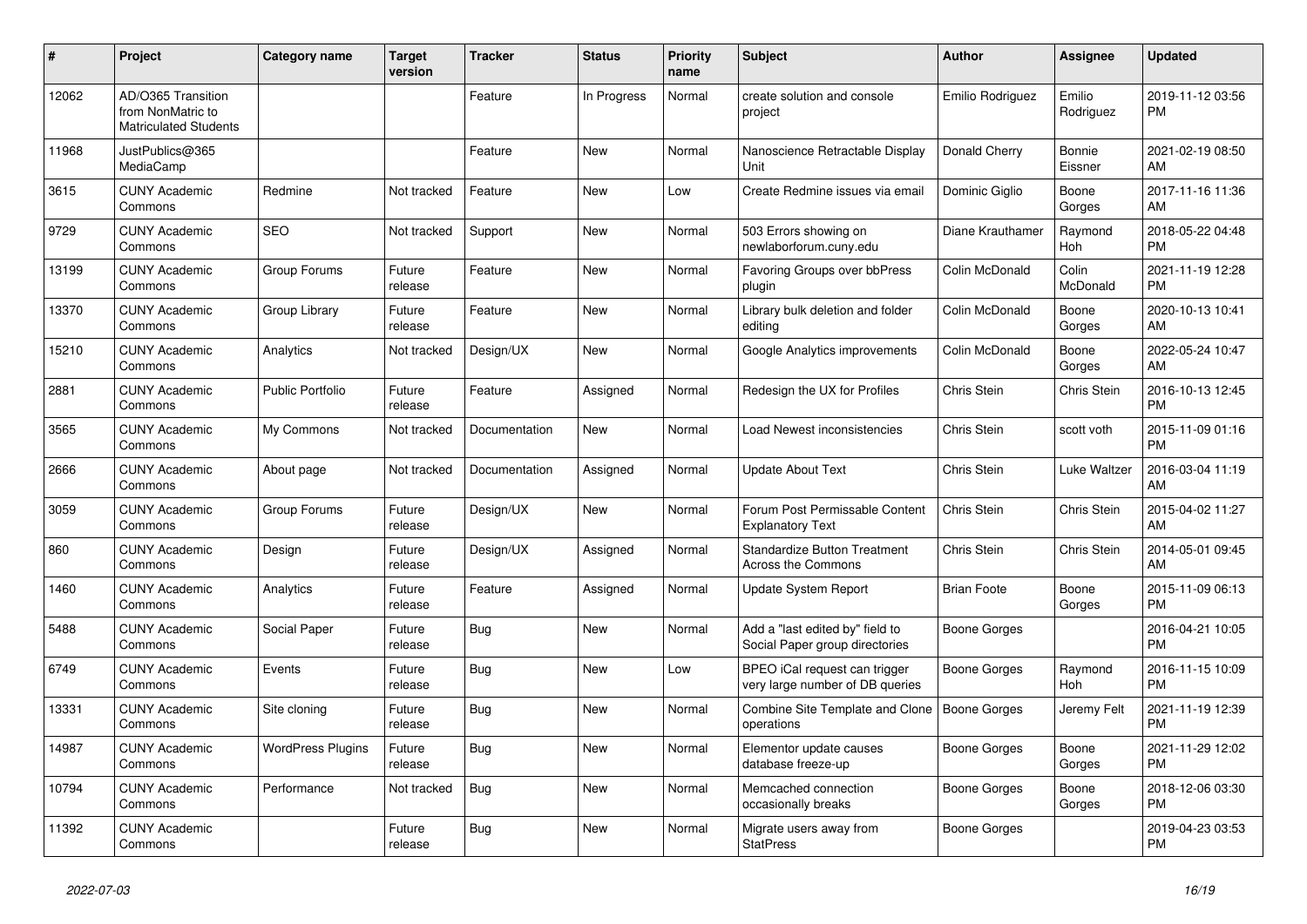| #     | Project                         | <b>Category name</b>     | <b>Target</b><br>version | <b>Tracker</b> | <b>Status</b>        | Priority<br>name | <b>Subject</b>                                                                                               | <b>Author</b>       | <b>Assignee</b> | <b>Updated</b>                |
|-------|---------------------------------|--------------------------|--------------------------|----------------|----------------------|------------------|--------------------------------------------------------------------------------------------------------------|---------------------|-----------------|-------------------------------|
| 12436 | <b>CUNY Academic</b><br>Commons |                          | Not tracked              | Bug            | Assigned             | Normal           | Nightly system downtime                                                                                      | <b>Boone Gorges</b> |                 | 2020-08-01 09:30<br>AM        |
| 7022  | <b>CUNY Academic</b><br>Commons | Announcements            | Future<br>release        | <b>Bug</b>     | New                  | Normal           | Sitewide announcements should<br>be displayed on, and dismissable<br>from, mapped domains                    | <b>Boone Gorges</b> | Boone<br>Gorges | 2018-03-22 10:18<br>AM        |
| 7663  | <b>CUNY Academic</b><br>Commons | Social Paper             | Future<br>release        | Bug            | New                  | Normal           | Social Paper notifications not<br>formatted correctly on secondary<br>sites                                  | <b>Boone Gorges</b> | Boone<br>Gorges | 2018-04-16 03:52<br><b>PM</b> |
| 11024 | <b>CUNY Academic</b><br>Commons | WordPress (misc)         | Future<br>release        | Bug            | New                  | Normal           | Subsites should not show "you<br>should update your .htaccess<br>now" notice after permalink setting<br>save | <b>Boone Gorges</b> |                 | 2019-01-28 01:35<br><b>PM</b> |
| 9926  | <b>CUNY Academic</b><br>Commons | <b>WordPress Plugins</b> | Future<br>release        | Bug            | <b>New</b>           | Normal           | twitter-mentions-as-comments<br>cron jobs can run long                                                       | <b>Boone Gorges</b> | Boone<br>Gorges | 2018-10-24 12:34<br><b>PM</b> |
| 3330  | <b>CUNY Academic</b><br>Commons | My Commons               | Future<br>release        | Feature        | Assigned             | Normal           | "Commons Information" tool                                                                                   | <b>Boone Gorges</b> | Chris Stein     | 2014-09-22 08:46<br><b>PM</b> |
| 11945 | <b>CUNY Academic</b><br>Commons | Reckoning                | Future<br>release        | Feature        | Reporter<br>Feedback | Normal           | Add Comments bubble to<br>Reckoning views                                                                    | <b>Boone Gorges</b> | Boone<br>Gorges | 2019-11-12 05:14<br><b>PM</b> |
| 1167  | <b>CUNY Academic</b><br>Commons | <b>Email Invitations</b> | Future<br>release        | Feature        | New                  | Low              | Allow email invitations to be resent                                                                         | Boone Gorges        | Boone<br>Gorges | 2015-11-12 12:53<br>AM        |
| 4635  | <b>CUNY Academic</b><br>Commons | Authentication           | Future<br>release        | Feature        | <b>New</b>           | Normal           | Allow non-WP authentication                                                                                  | Boone Gorges        | Sonja Leix      | 2019-03-01 02:05<br><b>PM</b> |
| 13835 | <b>CUNY Academic</b><br>Commons | WordPress (misc)         | Future<br>release        | Feature        | <b>New</b>           | Normal           | Allow OneSearch widget to have<br>'CUNY' as campus                                                           | <b>Boone Gorges</b> | Boone<br>Gorges | 2021-11-19 12:39<br><b>PM</b> |
| 1165  | <b>CUNY Academic</b><br>Commons | <b>Email Invitations</b> | Future<br>release        | Feature        | Assigned             | Low              | Allow saved lists of invitees under<br>Send Invites                                                          | <b>Boone Gorges</b> | Boone<br>Gorges | 2015-11-09 06:03<br><b>PM</b> |
| 6332  | <b>CUNY Academic</b><br>Commons | WordPress (misc)         | Future<br>release        | Feature        | New                  | Normal           | Allow uploaded files to be marked<br>as private in an ad hoc way                                             | <b>Boone Gorges</b> |                 | 2016-10-17 11:41<br><b>PM</b> |
| 5489  | <b>CUNY Academic</b><br>Commons | Social Paper             | Future<br>release        | Feature        | <b>New</b>           | Normal           | Asc/desc sorting for Social Paper<br>directories                                                             | <b>Boone Gorges</b> |                 | 2016-04-21 10:06<br><b>PM</b> |
| 13466 | <b>CUNY Academic</b><br>Commons | Cavalcade                | Future<br>release        | Feature        | New                  | Normal           | Automated cleanup for duplicate<br>Cavalcade tasks                                                           | Boone Gorges        | Boone<br>Gorges | 2020-10-13 05:24<br><b>PM</b> |
| 3193  | <b>CUNY Academic</b><br>Commons | Group Forums             | Future<br>release        | Feature        | Assigned             | Normal           | bbPress 2.x dynamic roles and<br><b>RBE</b>                                                                  | Boone Gorges        | Boone<br>Gorges | 2014-09-30 01:30<br><b>PM</b> |
| 14309 | <b>CUNY Academic</b><br>Commons | Group Library            | Future<br>release        | Feature        | New                  | Normal           | Better handling of<br>bp_group_document file download<br>attempts when file is not present                   | <b>Boone Gorges</b> | Boone<br>Gorges | 2021-11-19 12:28<br><b>PM</b> |
| 1166  | <b>CUNY Academic</b><br>Commons | <b>Email Invitations</b> | Future<br>release        | Feature        | New                  | Low              | Better organizational tools for Sent   Boone Gorges<br><b>Invites</b>                                        |                     | Boone<br>Gorges | 2015-11-09 06:02<br>PM.       |
| 12911 | <b>CUNY Academic</b><br>Commons |                          | Not tracked              | Feature        | New                  | Normal           | Block access to xmlrpc.php based<br>on User-Agent                                                            | Boone Gorges        | Boone<br>Gorges | 2020-06-09 05:12<br>PM        |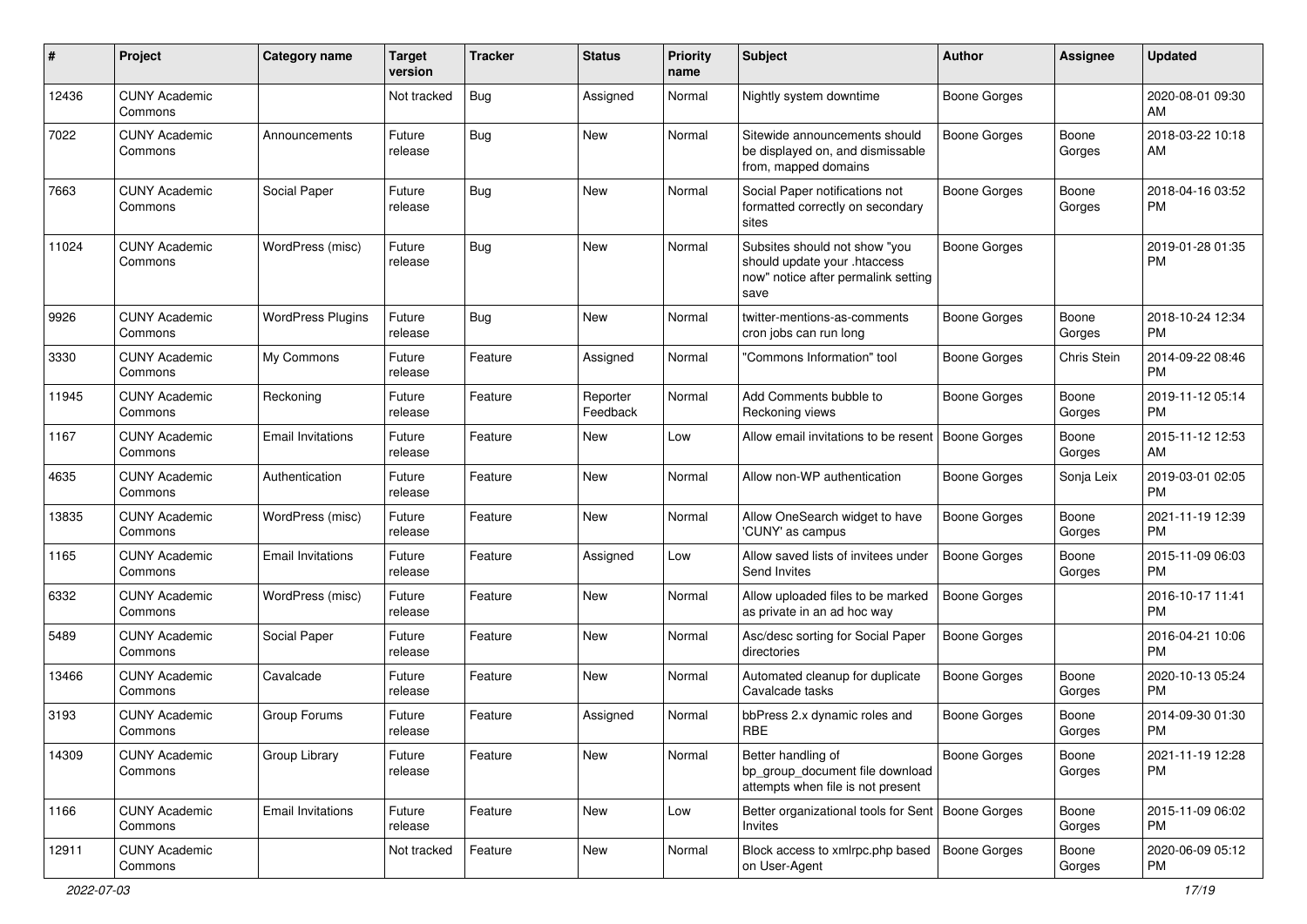| #     | <b>Project</b>                  | Category name                  | <b>Target</b><br>version | <b>Tracker</b> | <b>Status</b> | <b>Priority</b><br>name | <b>Subject</b>                                                                    | <b>Author</b>       | Assignee            | <b>Updated</b>                |
|-------|---------------------------------|--------------------------------|--------------------------|----------------|---------------|-------------------------|-----------------------------------------------------------------------------------|---------------------|---------------------|-------------------------------|
| 618   | <b>CUNY Academic</b><br>Commons | <b>BuddyPress Docs</b>         | Future<br>release        | Feature        | Assigned      | Normal                  | <b>BuddyPress Docs: export formats</b>                                            | <b>Boone Gorges</b> | Boone<br>Gorges     | 2015-11-09 05:38<br><b>PM</b> |
| 1417  | <b>CUNY Academic</b><br>Commons | <b>BuddyPress Docs</b>         | Future<br>release        | Feature        | Assigned      | Low                     | <b>Bulk actions for BuddyPress Docs</b>                                           | Boone Gorges        | Boone<br>Gorges     | 2016-10-17 10:41<br><b>PM</b> |
| 14184 | <b>CUNY Academic</b><br>Commons | <b>Public Portfolio</b>        | Future<br>release        | Feature        | New           | Normal                  | Centralized mechanism for storing<br>Campus affiliations                          | Boone Gorges        | Boone<br>Gorges     | 2022-01-04 11:35<br>AM        |
| 3192  | <b>CUNY Academic</b><br>Commons | Group Forums                   | Future<br>release        | Feature        | Assigned      | Normal                  | Customizable forum views for<br>bbPress 2.x group forums                          | Boone Gorges        | Raymond<br>Hoh      | 2015-11-09 12:47<br><b>PM</b> |
| 16092 | <b>CUNY Academic</b><br>Commons |                                | Future<br>release        | Feature        | Hold          | Normal                  | Don't show main site in Site<br>search results                                    | Boone Gorges        | Boone<br>Gorges     | 2022-05-17 03:12<br><b>PM</b> |
| 4481  | <b>CUNY Academic</b><br>Commons | Events                         | Future<br>release        | Feature        | New           | Normal                  | Group admins/mods should have<br>the ability to unlink an event from<br>the group | Boone Gorges        | Boone<br>Gorges     | 2017-04-24 03:53<br><b>PM</b> |
| 308   | <b>CUNY Academic</b><br>Commons | Registration                   | Future<br>release        | Feature        | <b>New</b>    | Normal                  | Group recommendations for<br>signup process                                       | Boone Gorges        | Samantha<br>Raddatz | 2015-11-09 05:07<br><b>PM</b> |
| 3048  | <b>CUNY Academic</b><br>Commons | <b>Public Portfolio</b>        | Future<br>release        | Feature        | New           | Low                     | Images for rich text profile fields                                               | Boone Gorges        | Boone<br>Gorges     | 2014-02-19 12:56<br><b>PM</b> |
| 2832  | <b>CUNY Academic</b><br>Commons | Public Portfolio               | Future<br>release        | Feature        | Assigned      | Normal                  | Improve interface for (not)<br>auto-linking profile fields                        | Boone Gorges        | Chris Stein         | 2015-01-05 08:52<br><b>PM</b> |
| 12042 | <b>CUNY Academic</b><br>Commons | <b>Email Notifications</b>     | Future<br>release        | Feature        | <b>New</b>    | Normal                  | Improved error logging for BPGES<br>send queue                                    | Boone Gorges        | Boone<br>Gorges     | 2021-11-19 12:25<br><b>PM</b> |
| 12091 | <b>CUNY Academic</b><br>Commons | <b>Group Files</b>             | Future<br>release        | Feature        | New           | Normal                  | Improved pre-upload file validation<br>for bp-group-documents                     | Boone Gorges        | Boone<br>Gorges     | 2019-11-14 01:21<br><b>PM</b> |
| 11834 | <b>CUNY Academic</b><br>Commons | <b>Group Files</b>             | Future<br>release        | Feature        | New           | Normal                  | Improved tools for managing<br>group file folders                                 | Boone Gorges        | Sonja Leix          | 2019-09-06 03:55<br><b>PM</b> |
| 13358 | <b>CUNY Academic</b><br>Commons | Group Forums                   | Future<br>release        | Feature        | <b>New</b>    | Normal                  | Improved UI for group forum<br>threading settings                                 | Boone Gorges        | Raymond<br>Hoh      | 2021-11-19 12:27<br><b>PM</b> |
| 13048 | <b>CUNY Academic</b><br>Commons | Shortcodes and<br>embeds       | Future<br>release        | Feature        | New           | Normal                  | Jupyter Notebooks support                                                         | Boone Gorges        |                     | 2020-07-14 11:46<br>AM        |
| 1422  | <b>CUNY Academic</b><br>Commons | <b>BuddyPress Docs</b>         | Future<br>release        | Feature        | Assigned      | Normal                  | Make "created Doc" activity icons<br>non-mini                                     | Boone Gorges        | Boone<br>Gorges     | 2015-11-09 05:48<br><b>PM</b> |
| 1983  | <b>CUNY Academic</b><br>Commons | Home Page                      | Future<br>release        | Feature        | Assigned      | Low                     | Media Library integration with<br>Featured Content plugin                         | Boone Gorges        | Dominic<br>Giglio   | 2014-03-17 10:34<br>AM        |
| 13891 | <b>CUNY Academic</b><br>Commons | Internal Tools and<br>Workflow | 2.1.0                    | Feature        | <b>New</b>    | Normal                  | Migrate automated linting to<br>GitHub Actions                                    | Boone Gorges        | Jeremy Felt         | 2022-06-29 11:13<br>AM        |
| 3580  | <b>CUNY Academic</b><br>Commons | Group Blogs                    | Future<br>release        | Feature        | New           | Normal                  | Multiple blogs per group                                                          | Boone Gorges        | Boone<br>Gorges     | 2018-02-20 02:02<br><b>PM</b> |
| 3002  | <b>CUNY Academic</b><br>Commons | Search                         | Future<br>release        | Feature        | Assigned      | Normal                  | Overhaul CAC search by using<br>external search appliance                         | Boone Gorges        | Boone<br>Gorges     | 2020-07-15 03:05<br><b>PM</b> |